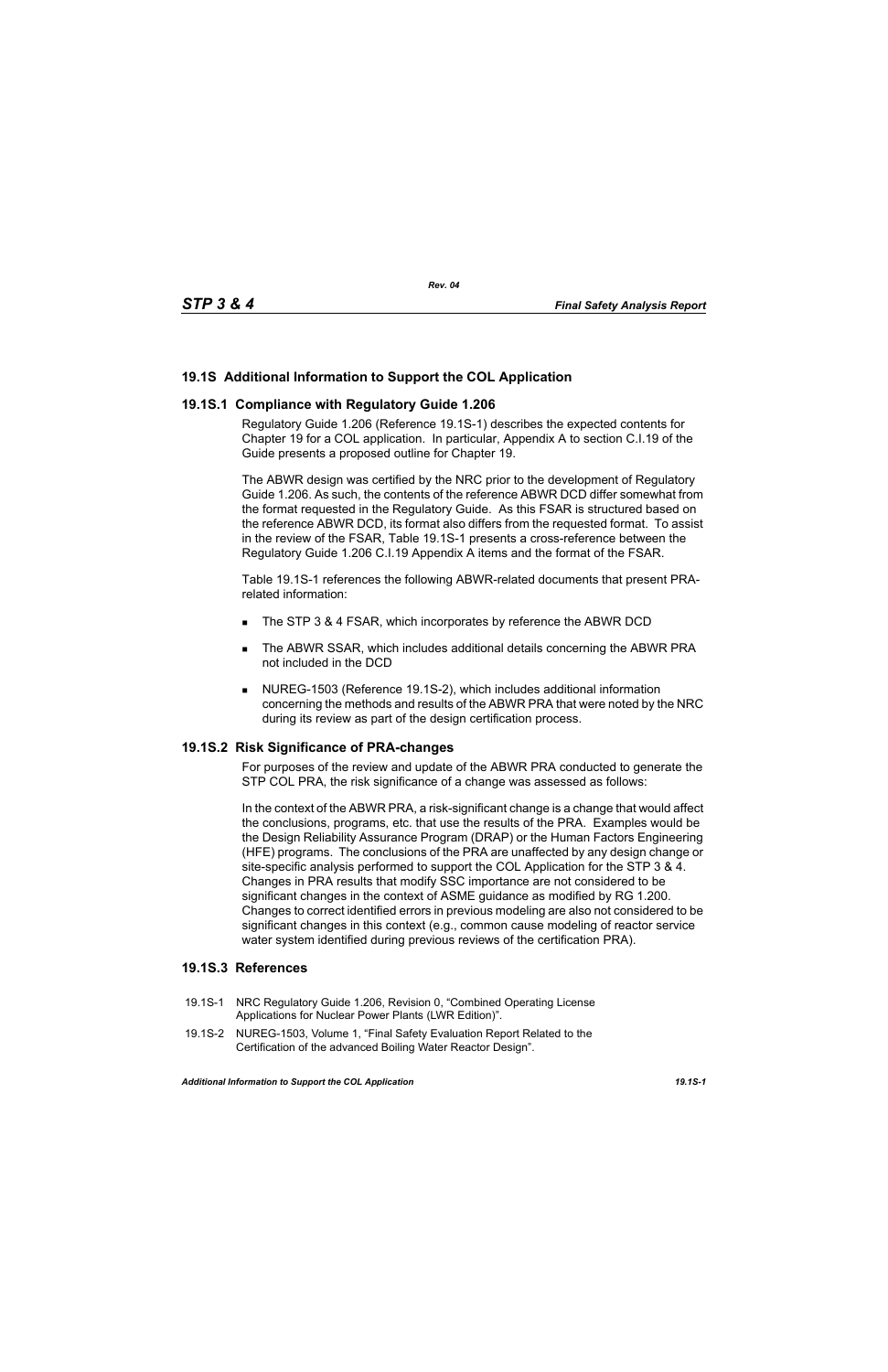|                                            |                                                         | Table 19.1S-1 Cross-Reference to Regulatory Guide 1.206 Requirements                                                                                                                                                 |                                                                                                                                                                                                                                                                                                                                                                                                                                                                                                                                                                          |
|--------------------------------------------|---------------------------------------------------------|----------------------------------------------------------------------------------------------------------------------------------------------------------------------------------------------------------------------|--------------------------------------------------------------------------------------------------------------------------------------------------------------------------------------------------------------------------------------------------------------------------------------------------------------------------------------------------------------------------------------------------------------------------------------------------------------------------------------------------------------------------------------------------------------------------|
| <b>FSAR</b><br>Chapter /<br><b>Section</b> | <b>Chapter/Section Title</b>                            | R.G. 1.206 Requirements                                                                                                                                                                                              | <b>Location Within the ABWR-related PRA Documents</b>                                                                                                                                                                                                                                                                                                                                                                                                                                                                                                                    |
| 19.0                                       | PROBABILISTIC RISK<br>ASSESSMENT AND<br>SEVERE ACCIDENT | Describe the purpose and objectives of the<br>plant-specific PRA and severe accident<br>evaluations.                                                                                                                 | SSAR/FSAR 19.1, 19.2                                                                                                                                                                                                                                                                                                                                                                                                                                                                                                                                                     |
|                                            | <b>EVALUATION</b>                                       | Address the requirements in 10 CFR Part 52<br>and 10 CFR Part 50, as well as the related<br>Commission policies and positions.                                                                                       | <b>SSAR/FSAR 19.6, 19A</b>                                                                                                                                                                                                                                                                                                                                                                                                                                                                                                                                               |
|                                            |                                                         | Address the objectives identified in Section<br>C.I.19.2 of RG 1.206                                                                                                                                                 | SSAR/FSAR 19.8, 19D.7, 19.6.2, 19.6.8, 19.8, STP COLA<br>update, 19.7, 19.11 The commitment for the PRA<br>Maintenance and Upgrade Program which is based on the<br>STP Unit 1 & 2 program. This program already supports the<br>regulatory oversight processes [e.g., Mitigating Systems<br>Performance Index (MSPI), Significance Determination<br>Process (SDP)], applications associated with plant<br>operations (e.g., technical specifications, reliability<br>assurance, human factors, Maintenance Rule) and several<br>significant risk-informed applications. |
|                                            |                                                         | Identify the structure of Chapter 19                                                                                                                                                                                 | SSAR/FSAR 19.1.2                                                                                                                                                                                                                                                                                                                                                                                                                                                                                                                                                         |
| 19.1                                       | <b>Probabilistic Risk</b><br>Assessment                 | Identify the specific PRA information that is<br>docketed (i.e., included in the application), as<br>opposed to information that is retained by the<br>applicant, but available to support NRC reviews<br>and audits | SSAR/FSAR 19.1.2                                                                                                                                                                                                                                                                                                                                                                                                                                                                                                                                                         |
| 19.1.1                                     | Uses and Applications of<br>the PRA                     | N/A                                                                                                                                                                                                                  |                                                                                                                                                                                                                                                                                                                                                                                                                                                                                                                                                                          |
| 19.1.1.1                                   | Design Phase                                            | Describe the use of the PRA in the design<br>phase (through design certification, as<br>appropriate)                                                                                                                 | SSAR/FSAR 19.7, 19.10, 19.13                                                                                                                                                                                                                                                                                                                                                                                                                                                                                                                                             |
|                                            |                                                         | Include FSAR cross-references to specific<br>program descriptions, as appropriate                                                                                                                                    | SSAR/FSAR 19.4                                                                                                                                                                                                                                                                                                                                                                                                                                                                                                                                                           |
| 19.1.1.2                                   | <b>COL Application Phase</b>                            | N/A                                                                                                                                                                                                                  |                                                                                                                                                                                                                                                                                                                                                                                                                                                                                                                                                                          |
|                                            |                                                         |                                                                                                                                                                                                                      |                                                                                                                                                                                                                                                                                                                                                                                                                                                                                                                                                                          |

*Rev. 04*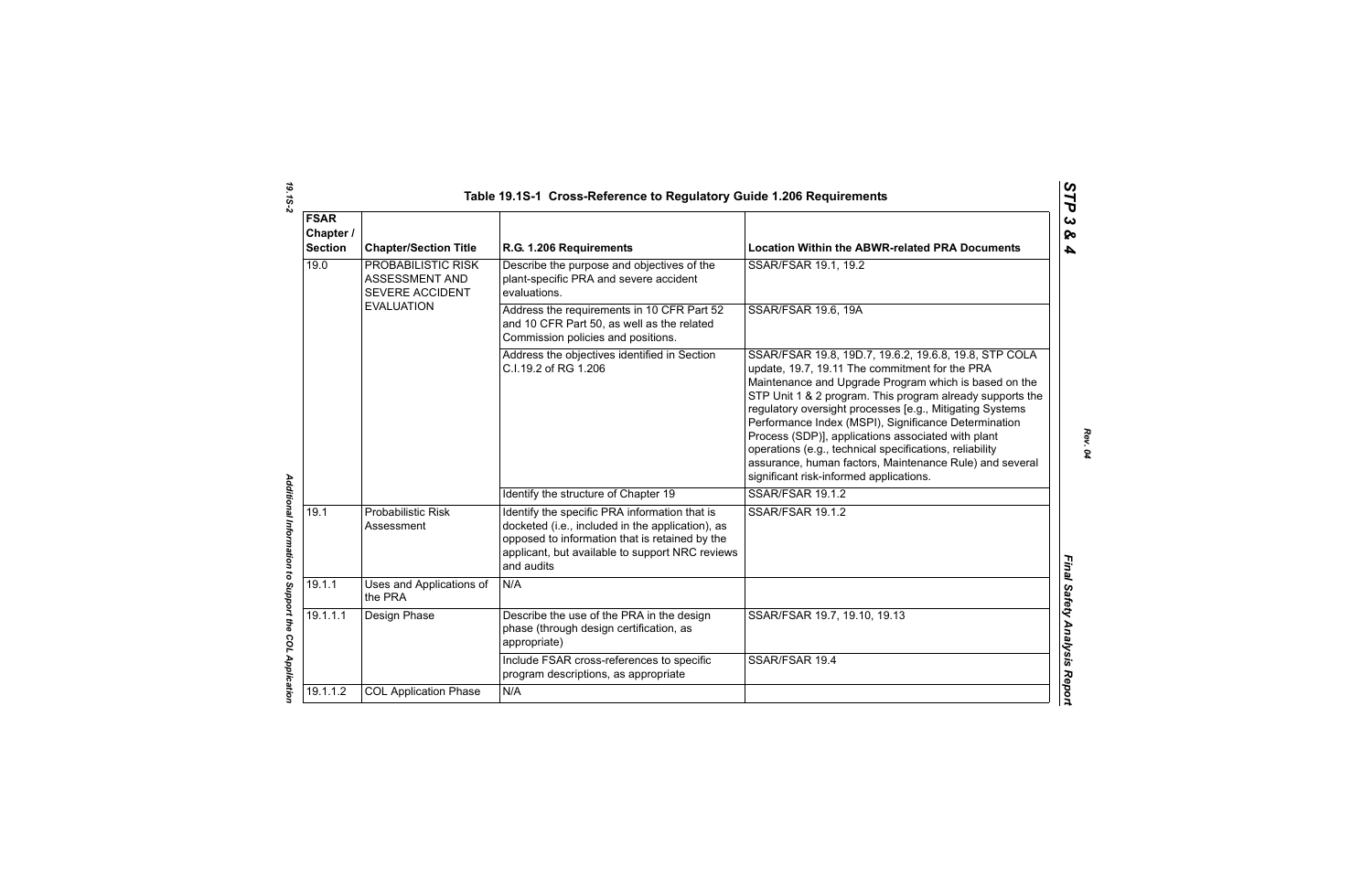| <b>FSAR</b><br>Chapter /<br><b>Section</b> | <b>Chapter/Section Title</b>                  | R.G. 1.206 Requirements                                                                                                                                                                                  | <b>Location Within the ABWR-related PRA Documents</b>                                                                                                             |
|--------------------------------------------|-----------------------------------------------|----------------------------------------------------------------------------------------------------------------------------------------------------------------------------------------------------------|-------------------------------------------------------------------------------------------------------------------------------------------------------------------|
| 19.1.1.2.1                                 | Use of PRA in Support of<br>Licensee Programs | Describe the use of the PRA in the COL<br>application phase, and specifically, its use in<br>support of other licensee programs (e.g., human<br>factors program, severe accident management<br>program). | The PRA was reviewed and updated for site-specific<br>features and design refinements as well as providing input<br>to the DRAP, ORAP and HFE programs. See below |
|                                            |                                               | Include FSAR cross-references to specific<br>program descriptions, as appropriate                                                                                                                        | SSAR/FSAR 17.4 DRAP, 17.6 ORAP<br>SSAR/FSAR 18.3.3, 18H1 HFE<br>SSAR/FSAR 19D.7, 19.11                                                                            |
|                                            | 19.1.1.2.2   Risk-Informed<br>Applications    | Identify and describe specific risk-informed<br>applications being implemented during the COL<br>application phase                                                                                       | N/A. No risk-informed applications are submitted at this<br>stage                                                                                                 |
|                                            |                                               | Include FSAR cross-references to specific<br>program descriptions (e.g., 10 CFR 50.69<br>implementation, NFPA-806 implementation), as<br>appropriate                                                     | N/A. No risk-informed applications are submitted at this<br>stage                                                                                                 |
| 19.1.1.3                                   | <b>Construction Phase</b>                     | Describe the use of the PRA in the construction<br>phase (from issuance of the COL up to initial<br>fuel loading).                                                                                       | SSAR/FSAR 17.4 DRAP                                                                                                                                               |
|                                            |                                               | Include FSAR cross-references to specific<br>program descriptions, as appropriate                                                                                                                        | SSAR/FSAR 17.4 DRAP                                                                                                                                               |
| 19.1.1.3.1                                 | Use of PRA in Support of<br>Licensee Programs | Describe the use of the PRA in the construction<br>phase to support of other licensee programs<br>(e.g., human factors program).                                                                         | <b>FSAR 18.3.3, 18H HFE</b>                                                                                                                                       |
|                                            |                                               | Include FSAR cross-references to specific<br>program descriptions, as appropriate                                                                                                                        | FSAR 18.3.3, 18H HFE                                                                                                                                              |

*Rev. 04*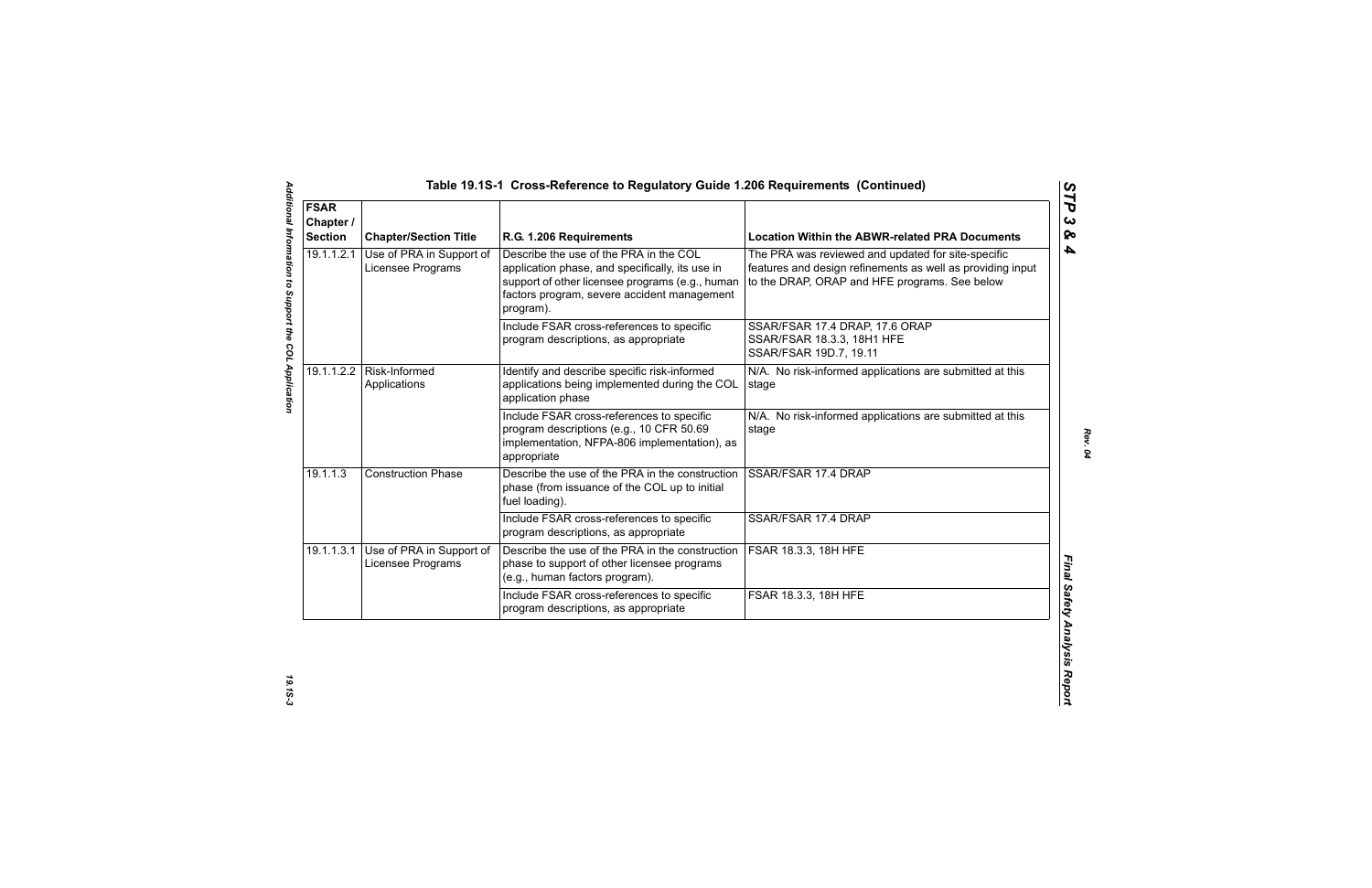| <b>FSAR</b><br>Chapter /<br><b>Section</b> | <b>Chapter/Section Title</b>                  | R.G. 1.206 Requirements                                                                                                                                                                                                                            | <b>Location Within the ABWR-related PRA Documents</b>             |
|--------------------------------------------|-----------------------------------------------|----------------------------------------------------------------------------------------------------------------------------------------------------------------------------------------------------------------------------------------------------|-------------------------------------------------------------------|
| 19.1.1.3.2                                 | Risk-Informed<br>Applications                 | Identify and describe specific risk-informed<br>applications that will be implemented during the<br>construction phase                                                                                                                             | N/A at COL Application Stage                                      |
|                                            |                                               | Include FSAR cross-references to specific<br>program descriptions (e.g., 10 CFR 50.69<br>implementation, NFPA-806 implementation), as<br>appropriate.                                                                                              | N/A at COL Application Stage                                      |
| 19.1.1.4                                   | <b>Operational Phase</b>                      | Describe the use of the PRA during plant<br>operations (commencing with initial fuel loading<br>and continuing through plant commercial<br>operation).                                                                                             | FSAR 17.6 Maintenance Rule                                        |
|                                            |                                               | Include FSAR cross-references to specific<br>program descriptions, as appropriate                                                                                                                                                                  | FSAR 17.6 Maintenance Rule                                        |
| 19.1.1.4.1                                 | Use of PRA in Support of<br>Licensee Programs | Describe the use of the PRA during plant<br>operations to support of other licensee<br>programs (e.g., Maintenance Rule, interface<br>with the ROP, reliability assurance program,<br>human factors program, severe accident<br>management program | FSAR 17.4 Reliability Assurance Program, 17.6<br>Maintenance Rule |
|                                            |                                               | Include FSAR cross-references to specific<br>program descriptions, as appropriate                                                                                                                                                                  | FSAR 17.4 Reliability Assurance Program, 17.6<br>Maintenance Rule |
| 19.1.1.4.2                                 | Risk-Informed<br>Applications                 | Identify and describe specific risk-informed<br>applications that have been implemented during<br>the operational phase                                                                                                                            | N/A at COL Application Stage                                      |
|                                            |                                               | Include FSAR cross-references to specific<br>program descriptions (e.g., risk-informed ISI,<br>risk-informed IST, 10 CFR 50.69<br>implementation, NFPA-806 implementation), as<br>appropriate                                                      | N/A at COL Application Stage                                      |

*STP 3 & 4*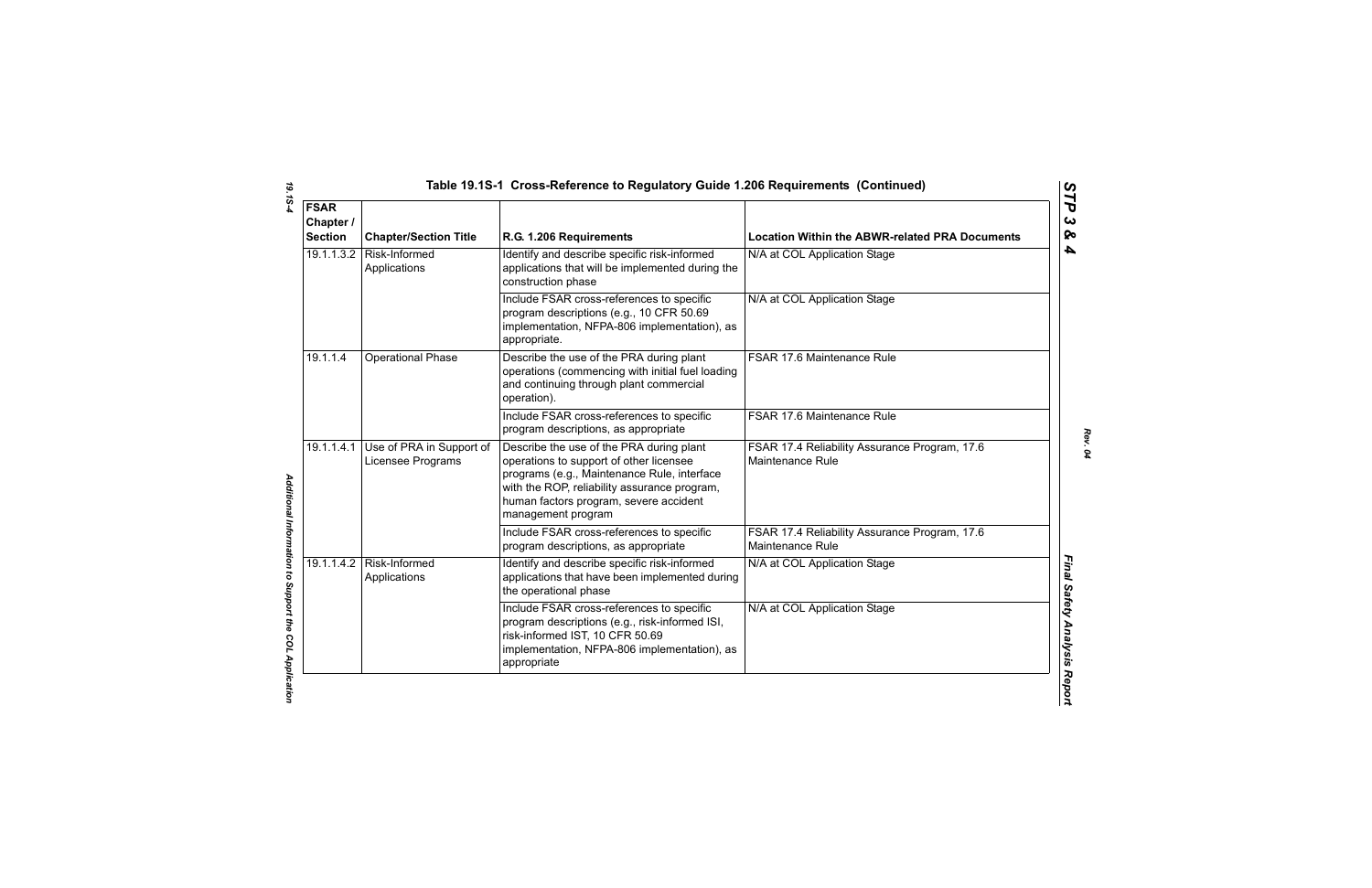| Table 19.1S-1 Cross-Reference to Regulatory Guide 1.206 Requirements (Continued) |                                                                                                                                           |                                                                                                                                                                                                                        |                                                       |
|----------------------------------------------------------------------------------|-------------------------------------------------------------------------------------------------------------------------------------------|------------------------------------------------------------------------------------------------------------------------------------------------------------------------------------------------------------------------|-------------------------------------------------------|
| <b>FSAR</b><br>Chapter /<br><b>Section</b>                                       | <b>Chapter/Section Title</b>                                                                                                              | R.G. 1.206 Requirements                                                                                                                                                                                                | <b>Location Within the ABWR-related PRA Documents</b> |
| 19.1.2                                                                           | Quality of the PRA                                                                                                                        | Discuss the quality of the PRA in the context of<br>its uses and the risk-informed applications<br>identified in Section 19.1.1                                                                                        | NUREG-1503 19.1.4                                     |
| 19.1.2.1                                                                         | PRA Scope                                                                                                                                 | Describe the scope of the PRA as discussed in<br>Section C.I.19.3                                                                                                                                                      | SSAR/FSAR 19.7, 19.10, 19.13                          |
| 19.1.2.2                                                                         | <b>PRA Level of Detail</b>                                                                                                                | Characterize the PRA's level of detail as<br>discussed in Section C.I.19.4                                                                                                                                             | <b>SSAR/FSAR 19.2.3</b>                               |
| 19.1.2.3                                                                         | <b>PRA Technical Adequacy</b>                                                                                                             | Describe the technical adequacy of the PRA as<br>discussed in Section C.I.19.5                                                                                                                                         | NUREG-1503 19.1.3.9.1                                 |
| 19.1.2.4                                                                         | PRA Maintenance and<br>Upgrade                                                                                                            | Describe the PRA maintenance and upgrading<br>program as discussed in Section C.I.19.7.                                                                                                                                | <b>FSAR 19.4S</b>                                     |
| 19.1.3                                                                           | Special<br>Design/Operational<br>Features                                                                                                 | Address the design and operational features<br>intended to improve plant safety, thus reducing<br>risk when compared to currently operating<br>nuclear power plants                                                    | SSAR/FSAR 19.7, 19.8                                  |
| 19.1.3.1                                                                         | Design/Operational<br><b>Features for Preventing</b><br>Core Damage                                                                       | Describe the key preventive features that are<br>intended to minimize initiation of plant<br>transients, arrest the progression of plant<br>transients once they start, and prevent severe<br>accidents (core damage). | SSAR/FSAR 19.6.2, 19.6.7, 19.6.3, 19.8                |
| 19.1.3.2                                                                         | Design/Operational<br>Features for Mitigating the<br><b>Consequences of Core</b><br>Damage and Preventing<br>Releases from<br>Containment | Describe the key mitigative features that are<br>intended to arrest progression of the core<br>damage event and maintain the integrity of the<br>reactor vessel and containment pressure<br>boundary                   | SSAR/FSAR 19.6.3                                      |
| 19.1.3.3                                                                         | Design/Operational<br>Features for Mitigating the<br>Consequences of<br>Releases from<br>Containment                                      | Describe the mitigating features that are<br>intended to terminate releases from containment<br>and minimize offsite doses/consequences                                                                                | SSAR/FSAR 19E.2.8.1, 19E.2.8.1.7                      |

*STP 3 & 4*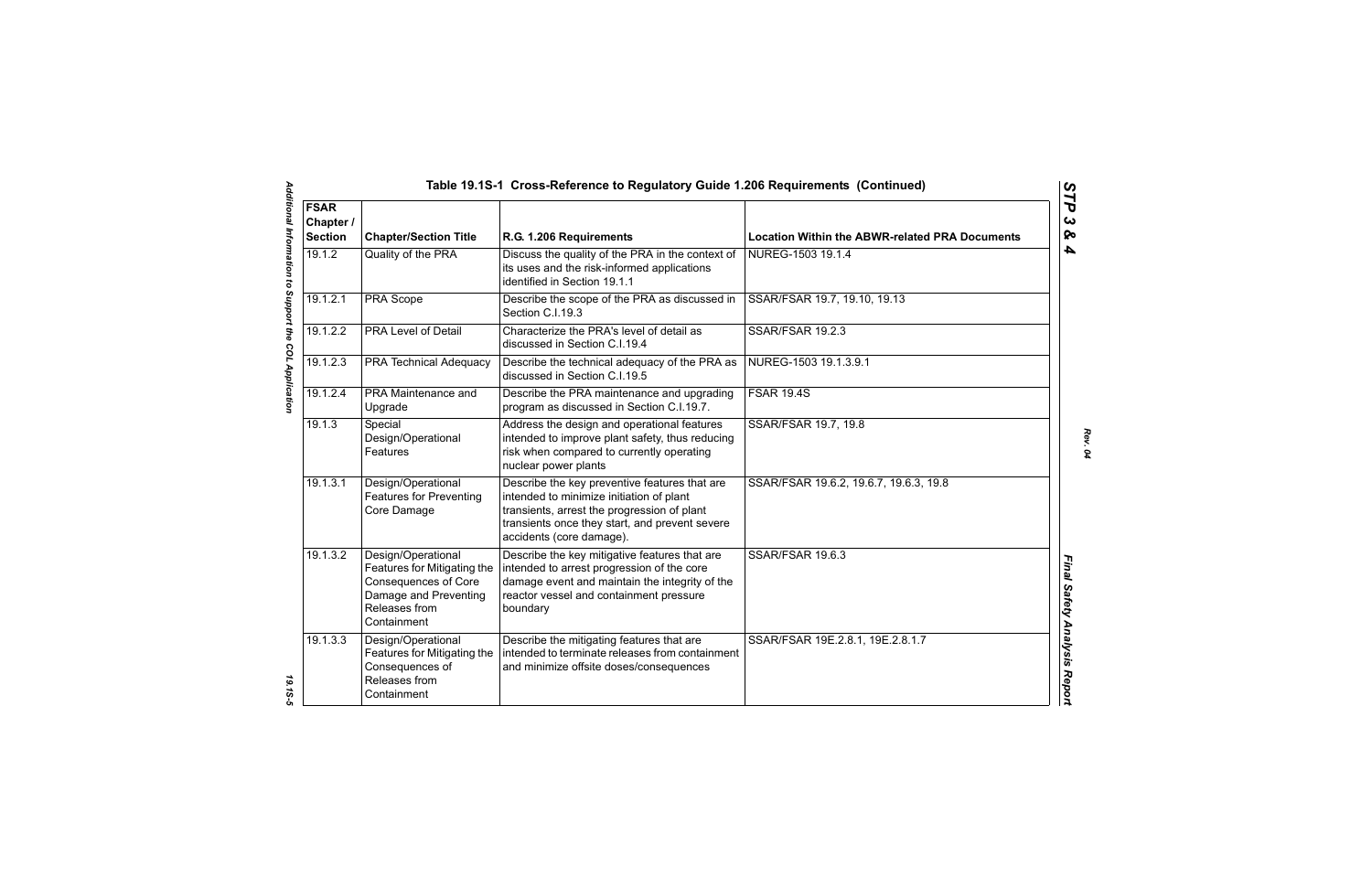| <b>Chapter/Section Title</b>                              | R.G. 1.206 Requirements                                                                                                                     | <b>Location Within the ABWR-related PRA Documents</b> |
|-----------------------------------------------------------|---------------------------------------------------------------------------------------------------------------------------------------------|-------------------------------------------------------|
| Uses of the PRA in the<br>Design Process                  | Identify features and requirements introduced to<br>reduce or eliminate the known weaknesses/<br>vulnerabilities in current reactor designs | SSAR/FSAR 19.8. 19.7                                  |
|                                                           | Indicate the effect of new design features and<br>operational strategies on plant risk                                                      | SSAR/FSAR 19. 11, 19.7.1, 19B.2.35                    |
|                                                           | Identify PRA-based insights and assumptions<br>used to develop design requirements                                                          | SSAR/FSAR 19.8, 19.11                                 |
| Safety Insights from the<br>Internal Events PRA for       | Describe the internal events PRA for operations<br>at power, including its results                                                          | See subsections below                                 |
| Operations at Power                                       | Organize the information as indicated in<br>Sections 19.1.4.1 and 19.1.4.2 below                                                            | See subsections below                                 |
| Level 1 Internal Events<br>PRA for Operations at<br>Power | Describe the Level 1 internal events PRA for<br>operations at power, including its results                                                  | See subsections below                                 |
|                                                           | Organize the information as indicated in<br>Sections 19.1.4.1.1 and 19.1.4.1.2 below                                                        | See subsections below                                 |
|                                                           |                                                                                                                                             |                                                       |
|                                                           |                                                                                                                                             |                                                       |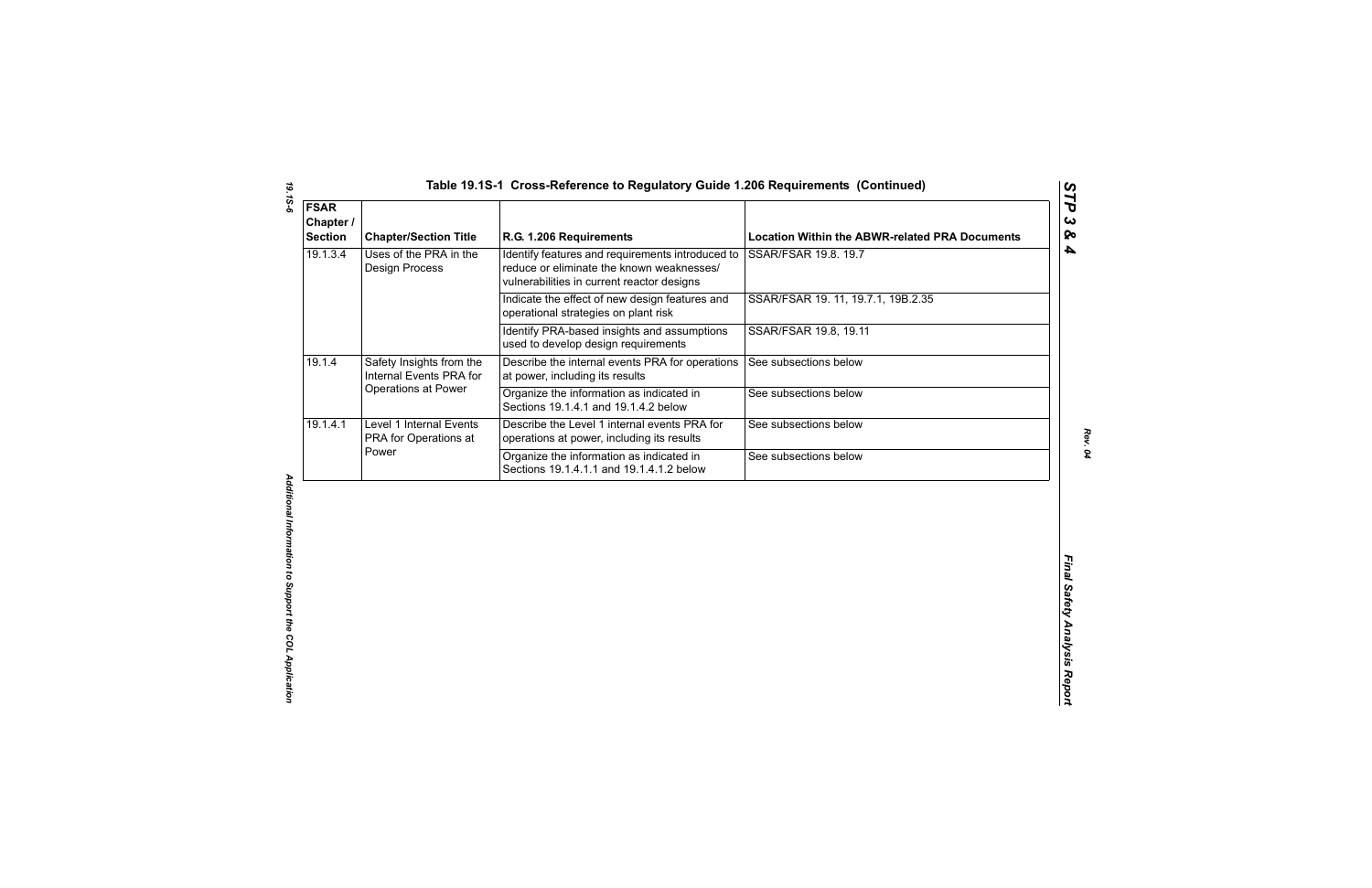| <b>FSAR</b><br>Chapter /<br><b>Section</b> | <b>Chapter/Section Title</b>                        | R.G. 1.206 Requirements                                                                                                                                                                                                                                                                                                              | <b>Location Within the ABWR-related PRA Documents</b>                                        |
|--------------------------------------------|-----------------------------------------------------|--------------------------------------------------------------------------------------------------------------------------------------------------------------------------------------------------------------------------------------------------------------------------------------------------------------------------------------|----------------------------------------------------------------------------------------------|
| 19.1.4.1.1<br>Power                        | Description of the Level I<br>PRA for Operations at | Describe the methodology used to develop the<br>Level 1 PRA model (e.g., fault tree linking, large<br>event tree and small fault tree approach, etc.).                                                                                                                                                                               | SSAR/FSAR 19.2                                                                               |
|                                            |                                                     | List the internal initiating events (including<br>internal floods) that are addressed in the PRA                                                                                                                                                                                                                                     | SSAR/FSAR 19.3.1.1, SSAR 19D.3, SSAR/FSAR 19R                                                |
|                                            |                                                     | List the success criteria used to delineate<br>accident sequences, discuss how they were<br>determined, and identify any T-H codes used                                                                                                                                                                                              | SSAR/FSAR 19.2, 19.3.1.3.1, 19.5, 19E.1, 19E.2, 19EA,<br>19EB, 19EC, 19ED, SSAR 19D.4, 19D.5 |
|                                            |                                                     | Summarize the accident sequences modeled in<br>the PRA                                                                                                                                                                                                                                                                               | SSAR 19D.4, SSAR/FSAR 19R                                                                    |
|                                            |                                                     | Identify the source of all numerical data<br>(initiating event frequencies, component failure<br>rates, equipment unavailabilities due to test or<br>maintenance, human error probabilities,<br>common-cause failure parameters, etc.),<br>especially for numerical data that is based on<br>expert judgement or expert elicitation. | SSAR 19D.3, 19D.6, 19D.7, 19D.8, SSAR/FSAR 19R                                               |
|                                            |                                                     | List the plant systems and associated functions<br>that are included in the PRA model, and identify<br>their interdependencies. One acceptable way to<br>provide dependency information is to include a<br>system dependency matrix                                                                                                  | SSAR 19D.6, SSAR/FSAR 19R                                                                    |
|                                            |                                                     | Identify the PRA software platform used to<br>construct the model                                                                                                                                                                                                                                                                    | SSAR 19D.2.3                                                                                 |
|                                            |                                                     | State the truncation frequency used to solve the<br>PRA model                                                                                                                                                                                                                                                                        | SSAR/FSAR 19D.10                                                                             |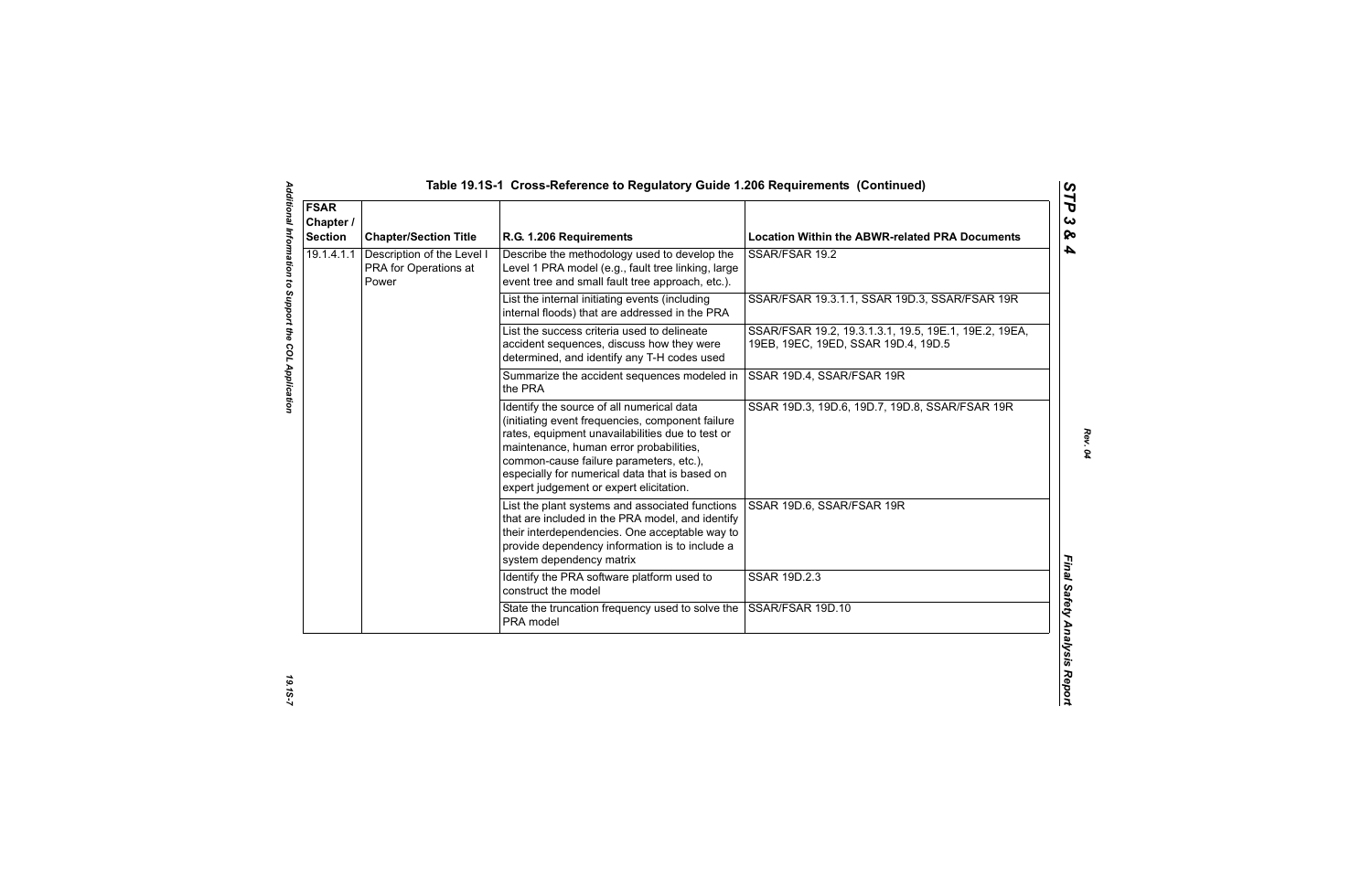| <b>FSAR</b><br>Chapter /<br><b>Section</b> | <b>Chapter/Section Title</b>                                                                                                                                            | R.G. 1.206 Requirements                                                                                                                                                                                                    | <b>Location Within the ABWR-related PRA Documents</b>                                                                                |
|--------------------------------------------|-------------------------------------------------------------------------------------------------------------------------------------------------------------------------|----------------------------------------------------------------------------------------------------------------------------------------------------------------------------------------------------------------------------|--------------------------------------------------------------------------------------------------------------------------------------|
| 19.1.4.1.2                                 | Results from the Level I<br>PRA for Operations at<br>Power                                                                                                              | Provide the total mean core-damage frequency                                                                                                                                                                               | SSAR 19.3.1.4, SSAR/FSAR 19R                                                                                                         |
|                                            |                                                                                                                                                                         | Describe the significant core damage<br>sequences, and provide their mean core-<br>damage frequencies                                                                                                                      | SSAR/FSAR 19.6.2, NUREG-1503 19.1.1,                                                                                                 |
|                                            |                                                                                                                                                                         | Identify the significant internal initiating events,<br>and provide their percent contributions to the<br>total core-damage frequencies                                                                                    | SSAR/FSAR 19.3.1.4, 19R                                                                                                              |
|                                            |                                                                                                                                                                         | Identify the significant functions, SSCs, and<br>operator actions, and provide their risk<br>achievement worths and Fussell-Vesely<br>importance measures) (or any other measures<br>used to determine risk significance). | SSAR 19D.7.6, SSAR/FSAR 19R, NUREG-1503 19.1.3.2.3<br>(Human Actions); SSAR/FSAR 19K, 19R, FSAR 19K,<br>NUREG-1503 19.1.3.2.5 (SSCs) |
|                                            |                                                                                                                                                                         | Identify the PRA assumptions and PRA-based<br>insights                                                                                                                                                                     | SSAR/FSAR 19.2.3.1 and 19.10 (assumptions);<br>SSAR/FSAR 19.13 (insights)                                                            |
|                                            |                                                                                                                                                                         | Discuss the results and insights from<br>importance, sensitivity, and uncertainty analyses                                                                                                                                 | SSAR/FSAR 19.13.5, NUREG-1503 19.1.3.2.5                                                                                             |
| 19.1.4.2                                   | Describe the Level 2 internal events PRA for<br>Level 2 Internal Events<br>See subsections below<br>PRA for Operations at<br>operations at power, including its results |                                                                                                                                                                                                                            |                                                                                                                                      |
|                                            | Power                                                                                                                                                                   | Organize the information as indicated in<br>Sections 19.1.4.2.1 and 19.1.4.2.2 below                                                                                                                                       | See subsections below                                                                                                                |
|                                            |                                                                                                                                                                         |                                                                                                                                                                                                                            |                                                                                                                                      |

*STP 3 & 4*

*19.1S-8 Additional Information to Support the COL Application*  Additional Information to Support the COL Application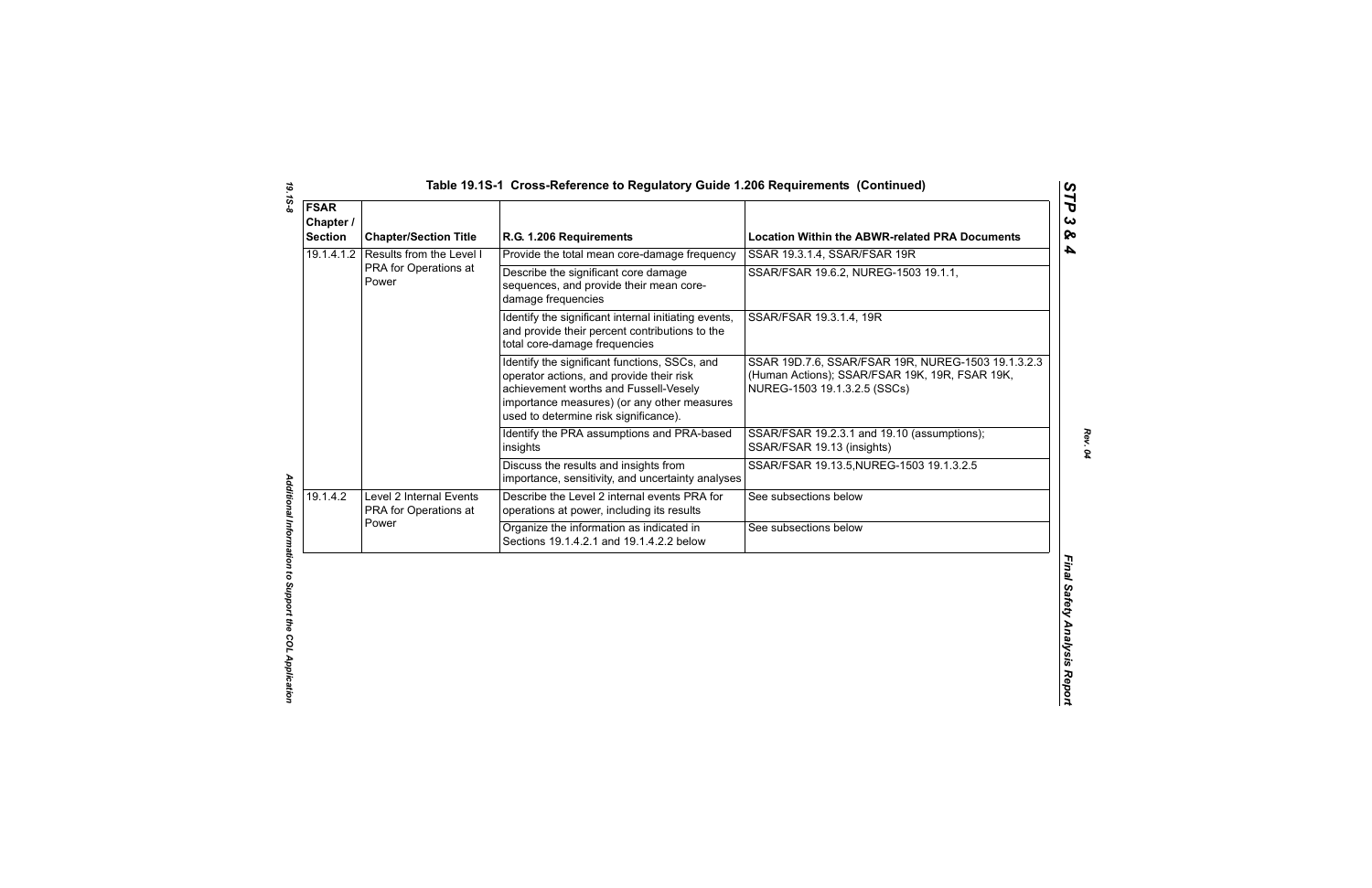| <b>Section</b> | <b>Chapter/Section Title</b>                        | R.G. 1.206 Requirements                                                                                                                                                                                                                     | <b>Location Within the ABWR-related PRA Documents</b> |
|----------------|-----------------------------------------------------|---------------------------------------------------------------------------------------------------------------------------------------------------------------------------------------------------------------------------------------------|-------------------------------------------------------|
| 19.1.4.2.1     | Description of the Level 2<br>PRA for Operations at | Discuss the interface with the core damage<br>evaluation (Level I PRA).                                                                                                                                                                     | SSAR/FSAR 19.3.2, SSAR 19D.5                          |
|                | Power                                               | Describe the severe accident physical<br>processes/phenomena and modeling                                                                                                                                                                   | SSAR/FSAR 19.3.2.3, SSAR 19D.5                        |
|                |                                                     | List the success criteria used to delineate<br>accident sequences, discuss how they were<br>determined, and identify any T-H codes used                                                                                                     | <b>SSAR 19D.5</b>                                     |
|                |                                                     | Define the accident classes/release categories                                                                                                                                                                                              | SSAR/FSAR 19.3.2.2, SSAR 19D.5                        |
|                |                                                     | Characterize the containment ultimate pressure<br>capacity, and explain how it was determined,<br>and identify any computer codes used                                                                                                      | SSAR 19D.5 SSAR/FSAR 19FA, 19FB                       |
|                |                                                     | List the plant systems and associated functions<br>that are included in the Level 2 PRA model, and<br>identify their interdependencies. One acceptable<br>way to provide dependency information is to<br>include a system dependency matrix | <b>SSAR 19D.5</b>                                     |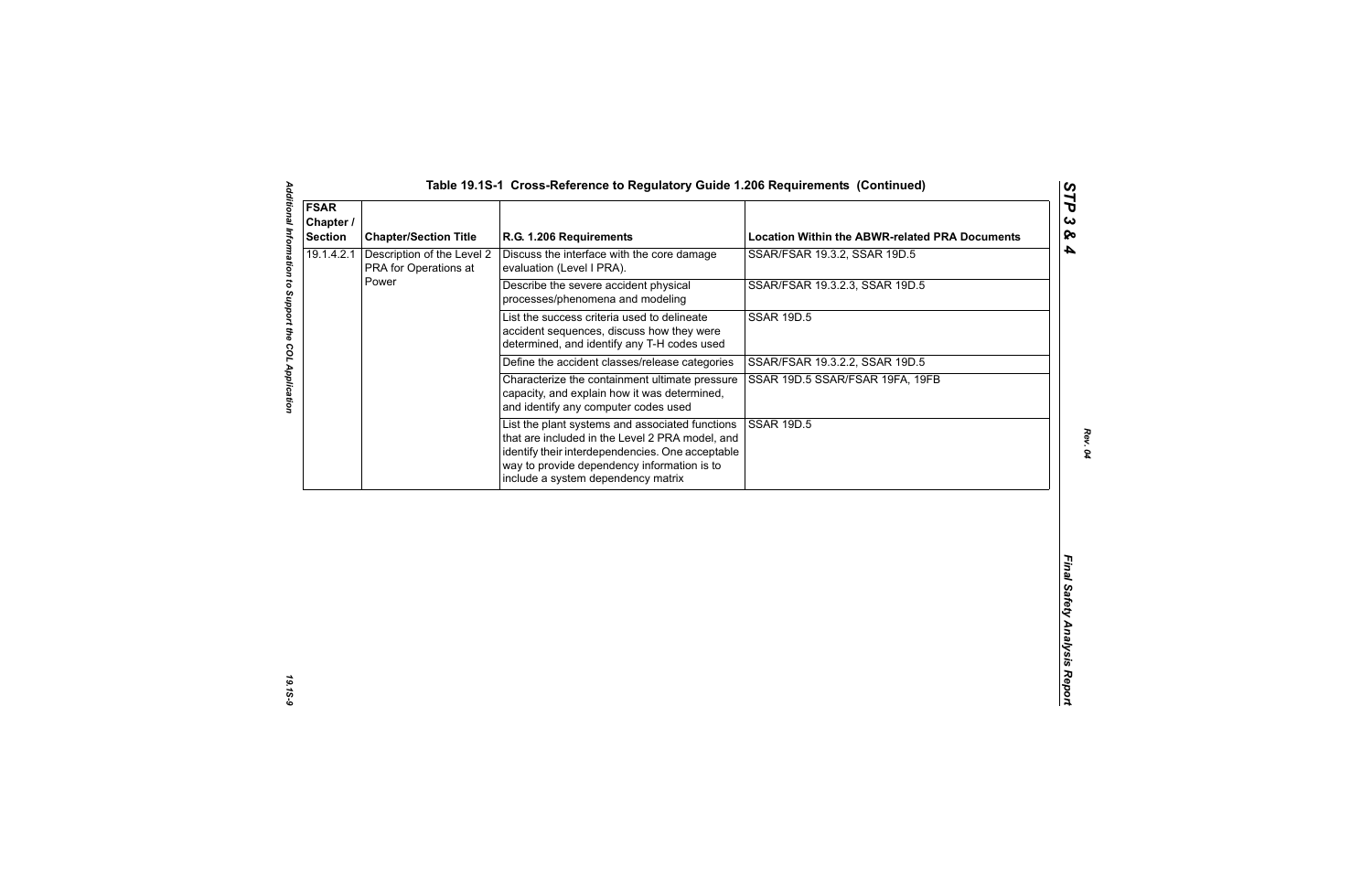| <b>FSAR</b><br>Chapter /<br><b>Section</b> | <b>Chapter/Section Title</b>                               | R.G. 1.206 Requirements                                                                                                                                                                                                   | <b>Location Within the ABWR-related PRA Documents</b> |
|--------------------------------------------|------------------------------------------------------------|---------------------------------------------------------------------------------------------------------------------------------------------------------------------------------------------------------------------------|-------------------------------------------------------|
| 19.1.4.2.2                                 | Results from the Level 2<br>PRA for Operations at<br>Power | Provide the total mean large release frequency<br>and total mean conditional containment failure<br>probability                                                                                                           | SSAR 19D.5, NUREG-1503 19.1.3.5                       |
|                                            |                                                            | Describe the significant large release<br>sequences, and provide their mean release<br>frequencies                                                                                                                        | SSAR 19D.5, NUREG-1503 19.1.3.5                       |
|                                            |                                                            | List the significant internal initiating events, and<br>provide their percent contributions to the total<br>large release frequency                                                                                       | SSAR 19D.5, NUREG-1503 19.1.3.5                       |
|                                            |                                                            | Identify the significant functions, SSCs, and<br>operator actions, and provide their risk<br>achievement worths and Fussell-Vesely<br>importance measures (or any other measures<br>used to determine risk significance). | SSAR/FSAR 19.12, 19K, 19.8, SSAR 19D.7.4.5, 19D.7.7   |
|                                            |                                                            | Characterize the containment performance                                                                                                                                                                                  | SSAR 19D.5, NUREG-1503 19.1.3.5                       |
|                                            |                                                            | Identify the PRA assumptions and PRA-based<br>insights                                                                                                                                                                    | SSAR 19D.5, NUREG-1503 19.1.3.5                       |
|                                            |                                                            | Discuss the results and insights from<br>importance, sensitivity, and uncertainty analyses                                                                                                                                | <b>SSAR 19D.5</b>                                     |
| 19.1.4.3                                   | Level 3 Internal Events<br>PRA for Operations at           | Describe the Level 3 internal events PRA for<br>operations at power, including its results                                                                                                                                | See subsections below                                 |
|                                            | Power (Optional)                                           | Organize the information as indicated in<br>Sections 19.1.4.3.1 and 19.1.4.3.2 below                                                                                                                                      | See subsections below                                 |

*STP 3 & 4*

*19.1S-10 Additional Information to Support the COL Application*  Additional Information to Support the COL Application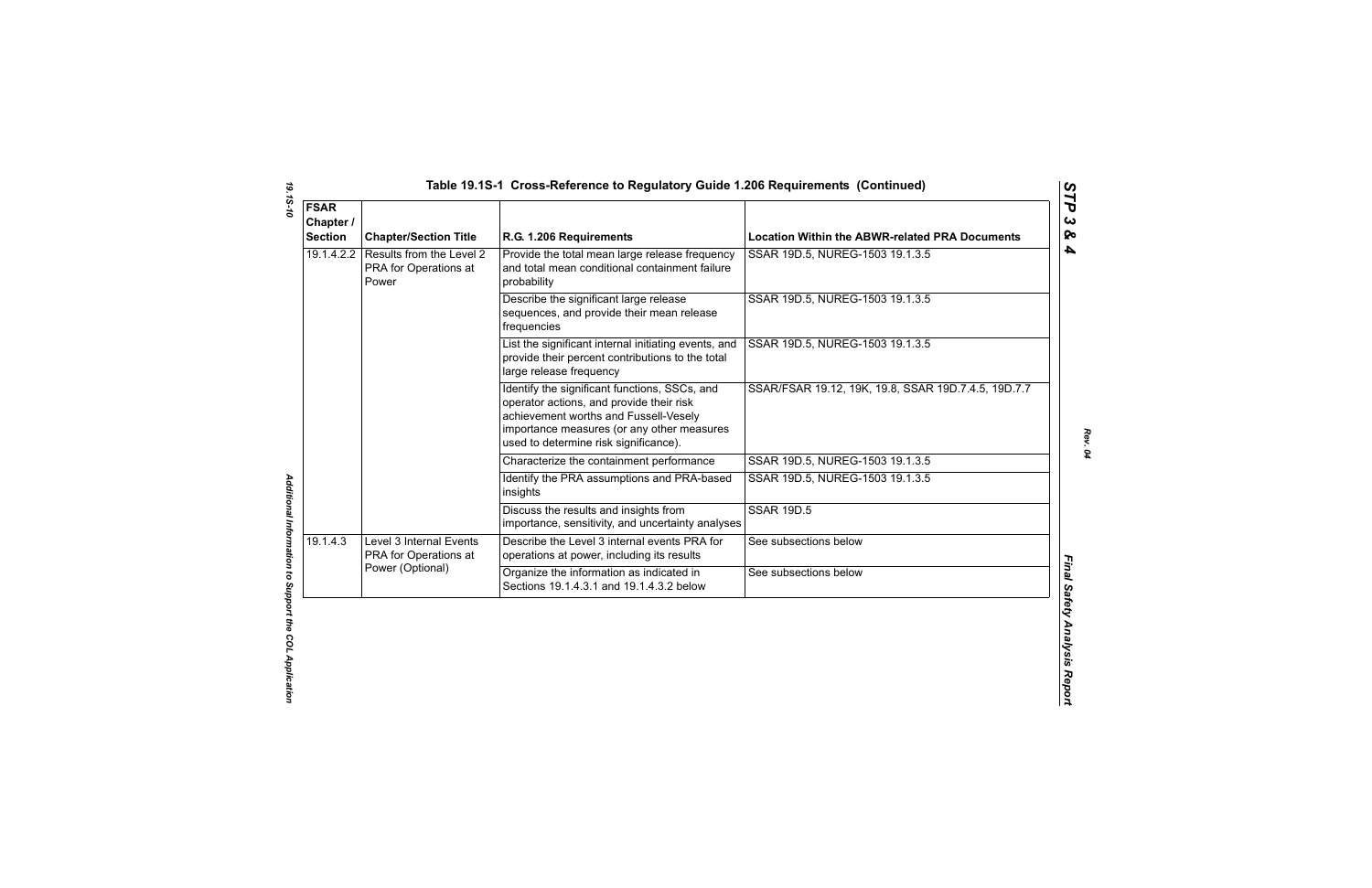| <b>FSAR</b><br>Chapter /<br><b>Section</b> | <b>Chapter/Section Title</b>                                                     | R.G. 1.206 Requirements                                                                                                                                | <b>Location Within the ABWR-related PRA Documents</b>      |
|--------------------------------------------|----------------------------------------------------------------------------------|--------------------------------------------------------------------------------------------------------------------------------------------------------|------------------------------------------------------------|
| 19.1.4.3.1                                 | Description of the Level 3<br>PRA for Operations at                              | Discuss the interface with the containment<br>analyses (Level 2 PRA).                                                                                  | SSAR/FSAR 19.3.4, 19E.3                                    |
|                                            | Power (Optional)                                                                 | Explain how the fission product source terms<br>were developed, and identify any computer<br>codes used                                                | SSAR/FSAR 19.3.4, 19E.3                                    |
|                                            |                                                                                  | Describe the dose consequence modeling,<br>including evacuation considerations, and<br>identify any computer codes used                                | SSAR/FSAR 19E.3                                            |
|                                            |                                                                                  | Describe how inputs to the calculation of offsite<br>consequences were developed (e.g.,<br>demography, meteorology).                                   | SSAR/FSAR 19E.3                                            |
|                                            | 19.1.4.3.2 Results from the Level 3<br>PRA for Operations at<br>Power (Optional) | Provide the mean individual prompt fatality risk<br>within 1 mile and the mean individual latent<br>cancer fatality risk within 10 miles               | SSAR/DCFD 19E.3                                            |
|                                            |                                                                                  | Describe significant offsite consequence<br>sequences., and provide their mean annual<br>occurrence frequencies                                        | SSAR/FSAR 19E.3                                            |
|                                            |                                                                                  | Identify significant functions, SSCs, and<br>operator actions., and provide their risk<br>achievement worths and Fussell-Vesely<br>importance measures | Not provided, however Level 3 PRA information is optional  |
|                                            |                                                                                  | Identify the PRA assumptions and PRA-based<br>insights                                                                                                 | SSAR/FSAR 19E.3                                            |
|                                            |                                                                                  | Discuss the results and insights from<br>importance, sensitivity, and uncertainty analyses                                                             | Not provided, however, Level 3 PRA information is optional |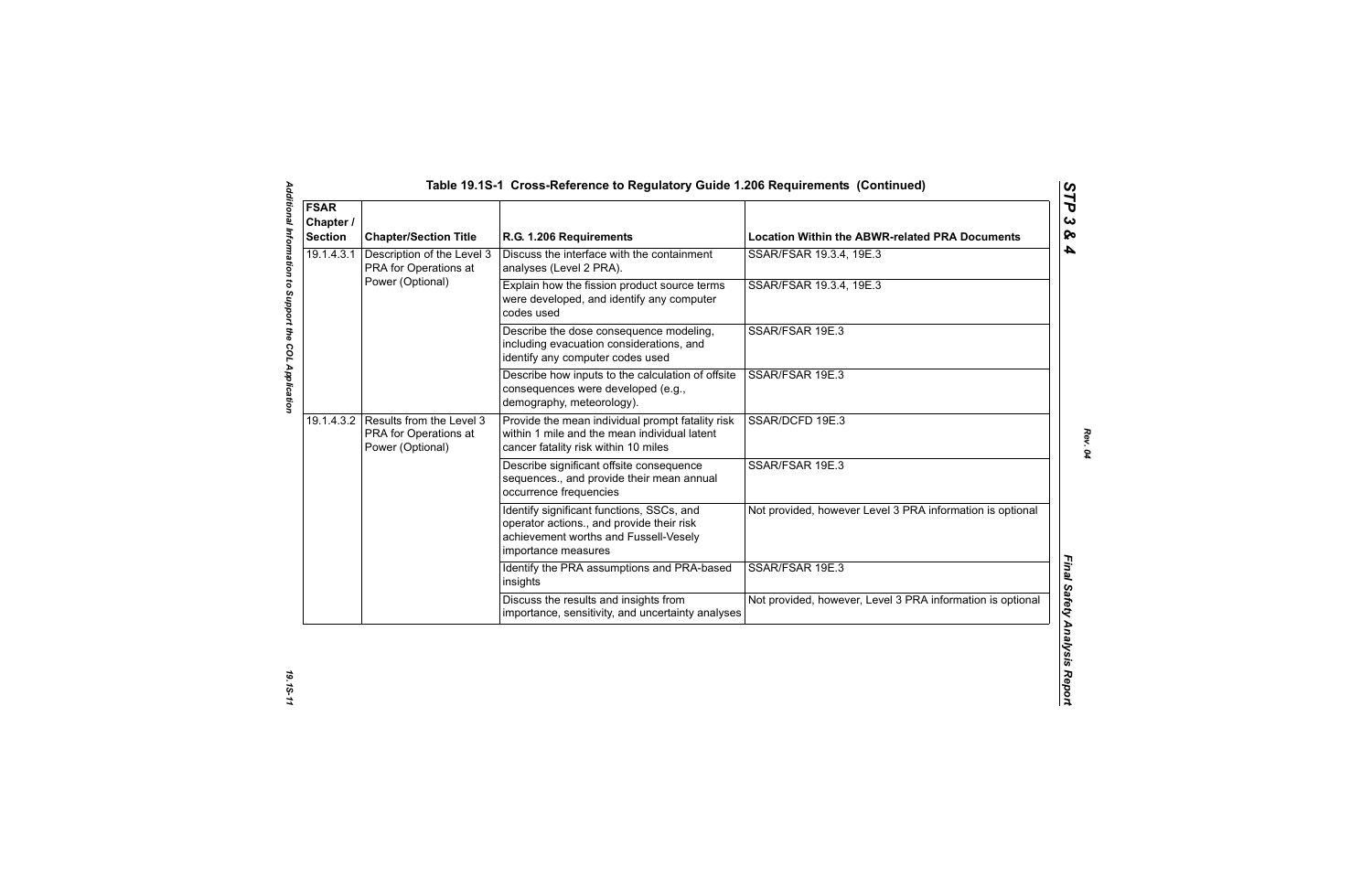| Table 19.1S-1  Cross-Reference to Regulatory Guide 1.206 Requirements  (Continuec |  |  |
|-----------------------------------------------------------------------------------|--|--|
|-----------------------------------------------------------------------------------|--|--|

| <b>FSAR</b><br>Chapter /<br><b>Section</b>                                                         | <b>Chapter/Section Title</b>                           | R.G. 1.206 Requirements                                                                                                                                                     | <b>Location Within the ABWR-related PRA Documents</b> |
|----------------------------------------------------------------------------------------------------|--------------------------------------------------------|-----------------------------------------------------------------------------------------------------------------------------------------------------------------------------|-------------------------------------------------------|
| 19.1.5<br>Safety Insights from the<br><b>External Events PRA for</b><br><b>Operations at Power</b> | Identify and describe the external events<br>evaluated | SSAR/FSAR 19.4.1                                                                                                                                                            |                                                       |
|                                                                                                    |                                                        | If some external events were screened out or<br>incorporated into other evaluations, describe the<br>methods used to conduct the screening and<br>bounding analyses         | SSAR/FSAR 19.4.1                                      |
|                                                                                                    |                                                        | Include FSAR cross-references to specific<br>external events, as appropriate                                                                                                | SSAR/FSAR 19.4                                        |
|                                                                                                    |                                                        | Organize the information as indicated in<br>Sections 19.1.5.1 through 19.1.5.N below                                                                                        | See subsections below                                 |
| 19.1.5.1                                                                                           | Seismic Risk Evaluation                                | Describe the seismic risk evaluation for<br>operations at power, including its results                                                                                      | See subsections below                                 |
|                                                                                                    |                                                        | Organize the information as indicated in<br>Sections 19.1.5.1.1 and 19.1.5.1.2 below                                                                                        | See subsections below                                 |
| 19.1.5.1.1                                                                                         | Description of the Seismic<br><b>Risk Evaluation</b>   | Describe the seismic analysis methodology and<br>approach, including any screening and<br>bounding analyses (e.g., seismic margins<br>analysis).                            | SSAR/FSAR 19.4.3                                      |
|                                                                                                    |                                                        | Describe the site-specific seismic hazards<br>analysis, and identify the source(s) of<br>information used (e.g., USGS)                                                      | SSAR/FSAR 19.4.3                                      |
|                                                                                                    |                                                        | Describe the SSC fragility analysis, including the<br>use of information about similar components<br>and information developed from expert opinion<br>or expert elicitation | SSAR/FSAR 19H                                         |
|                                                                                                    |                                                        | Describe the seismic risk accident sequence<br>and system modeling, and identify any computer<br>codes used                                                                 | SSAR/FSAR 19I                                         |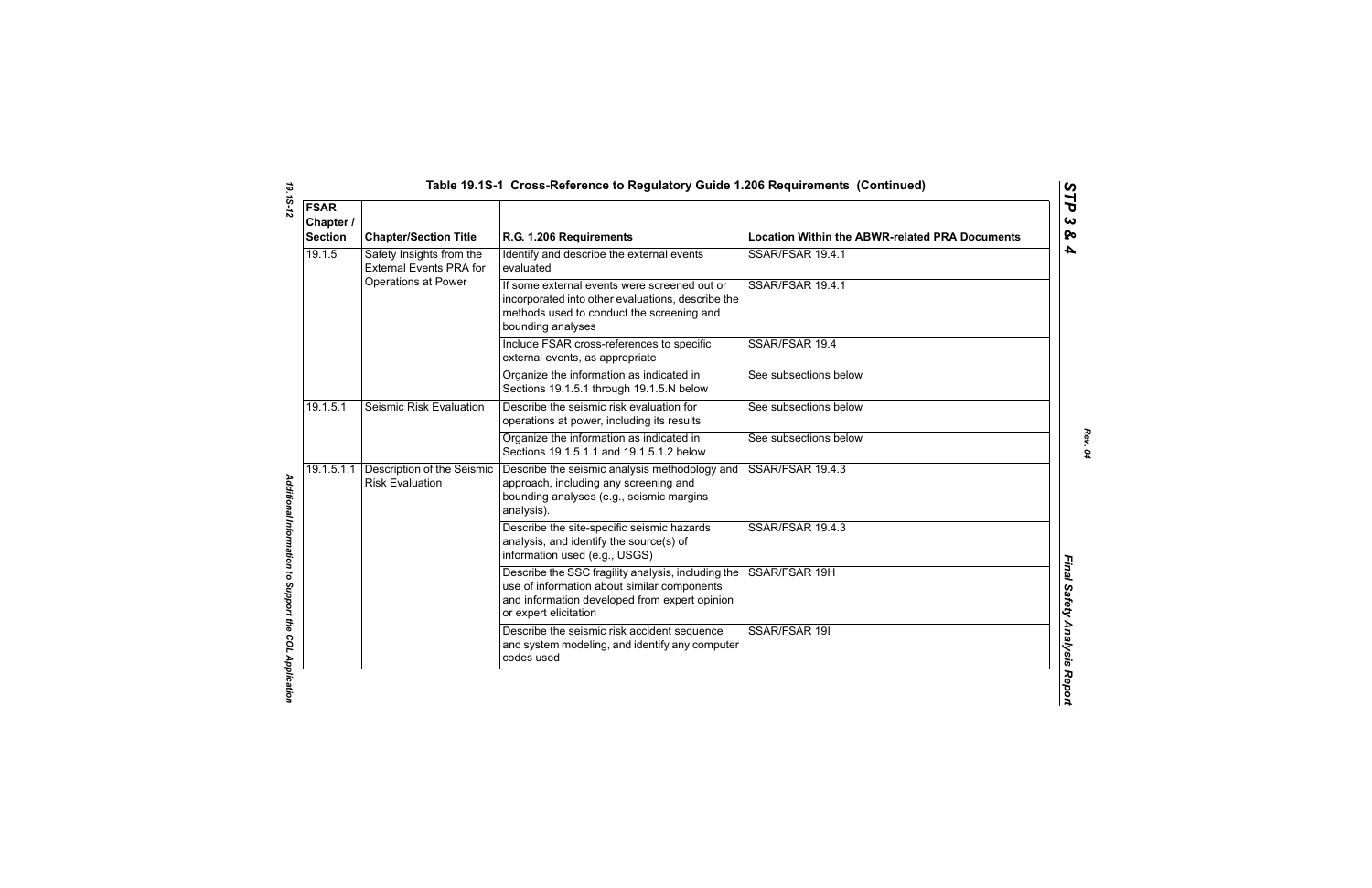| <b>FSAR</b><br>Chapter /<br><b>Section</b> | <b>Chapter/Section Title</b>                              | R.G. 1.206 Requirements                                                                                                                                                                                                   | <b>Location Within the ABWR-related PRA Documents</b>                   |
|--------------------------------------------|-----------------------------------------------------------|---------------------------------------------------------------------------------------------------------------------------------------------------------------------------------------------------------------------------|-------------------------------------------------------------------------|
| 19.1.5.1.2                                 | <b>Results from the Seismic</b><br><b>Risk Evaluation</b> | Provide the mean total core-damage frequency,<br>large release frequency, and conditional<br>containment failure probability due to seismic<br>events                                                                     | SSAR/FSAR 19I                                                           |
|                                            |                                                           | Describe the significant core-damage, large<br>release, and offsite consequence (optional)<br>sequences, and provide their mean values                                                                                    | SSAR/FSAR 19I                                                           |
|                                            |                                                           | Identify the significant functions, SSCs, and<br>operator actions, and provide their risk<br>achievement worths and Fussell-Vesely<br>importance measures (or any other measures<br>used to determine risk significance). | SSAR/FSAR 19D.10, NUREG-1503 19.1.3.3.1.3,<br>19.1.3.3.1.4,             |
|                                            |                                                           | Identify the PRA assumptions and PRA-based<br>insights                                                                                                                                                                    | SSAR/FSAR 19H, 19I (assumptions), NUREG-1503<br>19.1.3.3.1.2 (insights) |
|                                            |                                                           | Discuss the results and insights from<br>importance, sensitivity, and uncertainty analyses                                                                                                                                | NUREG-1503 19.1.3.3.1.6                                                 |
| 19.1.5.2                                   | <b>Internal Fires Risk</b><br>Evaluation                  | Describe the internal fire risk evaluation for<br>operations at power, including its results                                                                                                                              | See subsections below                                                   |
|                                            |                                                           | Organize the information as indicated in<br>Sections 19.1.5.2.1 and 19.1.5.2.2 below                                                                                                                                      | See subsections below                                                   |
|                                            |                                                           |                                                                                                                                                                                                                           |                                                                         |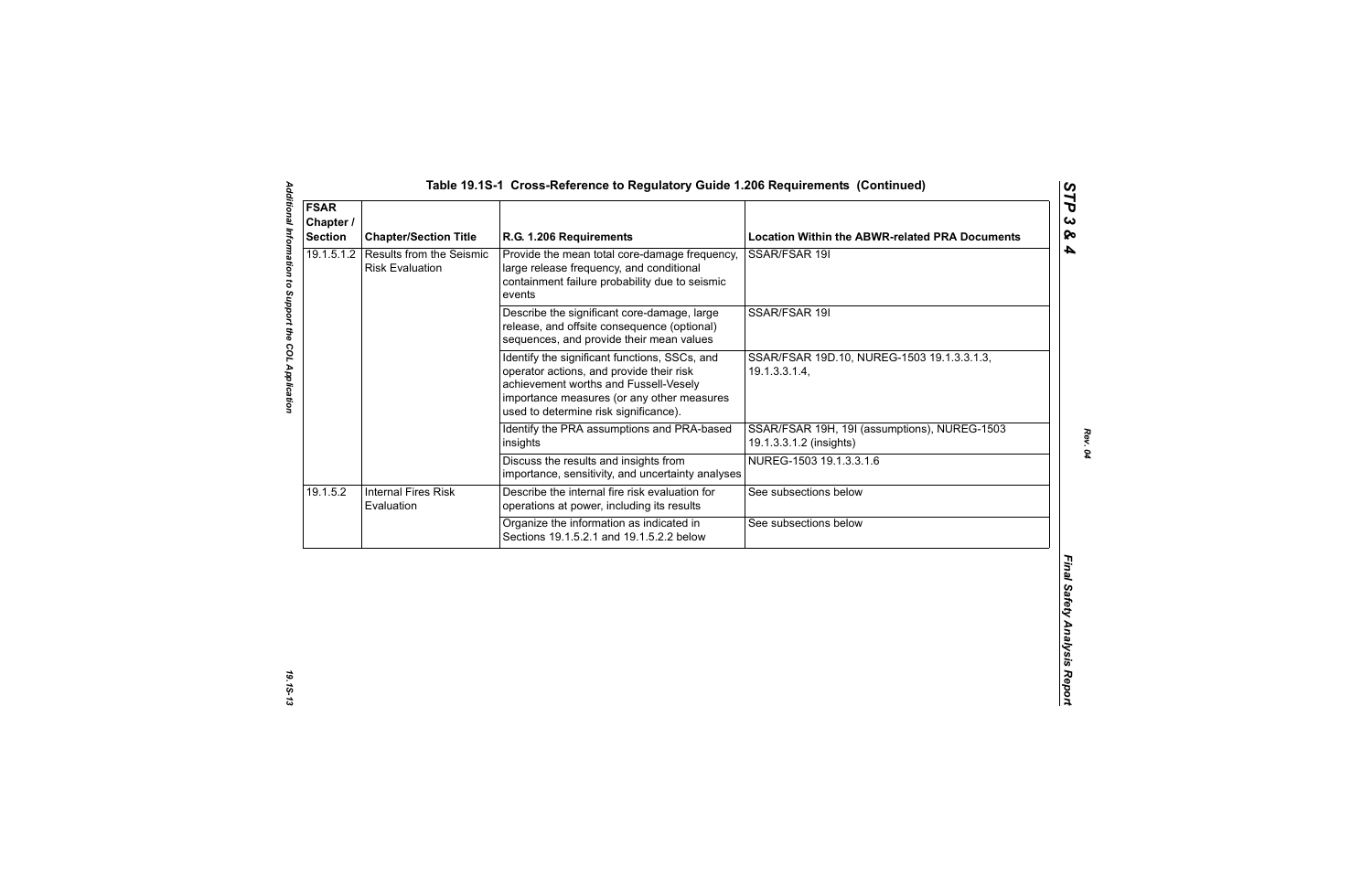|  | Table 19.1S-1 Cross-Reference to Regulatory Guide 1.206 Requirements (Continued) |  |
|--|----------------------------------------------------------------------------------|--|
|--|----------------------------------------------------------------------------------|--|

| <b>FSAR</b><br>Chapter /<br><b>Section</b> | <b>Chapter/Section Title</b>                               | R.G. 1.206 Requirements                                                                                                                                                                                                  | <b>Location Within the ABWR-related PRA Documents</b>                             |
|--------------------------------------------|------------------------------------------------------------|--------------------------------------------------------------------------------------------------------------------------------------------------------------------------------------------------------------------------|-----------------------------------------------------------------------------------|
| 19.1.5.2.1                                 | Description of the Internal<br><b>Fire Risk Evaluation</b> | Describe the internal fire analysis methodology<br>and approach, including the use of any<br>screening or bounding analyses                                                                                              | SSAR/FSAR 19.4.4, 19M                                                             |
|                                            |                                                            | Explain how the fire initiation frequencies were<br>estimated                                                                                                                                                            | SSAR/FSAR 19M                                                                     |
|                                            |                                                            | Describe the propagation of fires, and identify<br>any computer codes used                                                                                                                                               | <b>SSAR/FSAR 19M</b>                                                              |
|                                            |                                                            | Describe the fire damage modeling, and identify<br>the specific fire-induced failure modes<br>considered in the evaluation                                                                                               | SSAR/FSAR 19M                                                                     |
|                                            |                                                            | Describe the plant response analysis and<br>modeling                                                                                                                                                                     | SSAR/FSAR 19M                                                                     |
| 19.1.5.2.2                                 | Results from the Internal<br><b>Fire Risk Evaluation</b>   | Provide the total mean core-damage frequency,<br>large release frequency, and conditional<br>containment failure probability due to internal<br>fire events.                                                             | SSAR/FSAR 19.4.4, 19M                                                             |
|                                            |                                                            | Describe the significant core-damage, large<br>release, and offsite consequence (optional)<br>sequences, and provide their mean values                                                                                   | SSAR/FSAR 19M, NUREG-1503 19.1.3.3.2.1                                            |
|                                            |                                                            | Identify the significant functions, SSCs, and<br>operator actions, and provide their risk<br>achievement worths and Fussell-Vesely<br>importance measures (or any other measures<br>used to determine risk significance) | NUREG-1503 19.1.3.3.2.3                                                           |
|                                            |                                                            | Identify the PRA assumptions and PRA-based<br>insights.                                                                                                                                                                  | SSAR/FSAR 19M (assumptions), NUREG-1503,<br>19.1.3.3.2.2, 19.1.3.3.2.4 (insights) |
|                                            |                                                            | Discuss the results and insights from<br>importance, sensitivity, and uncertainty analyses                                                                                                                               | NUREG-1503 19.1.3.3.2.5                                                           |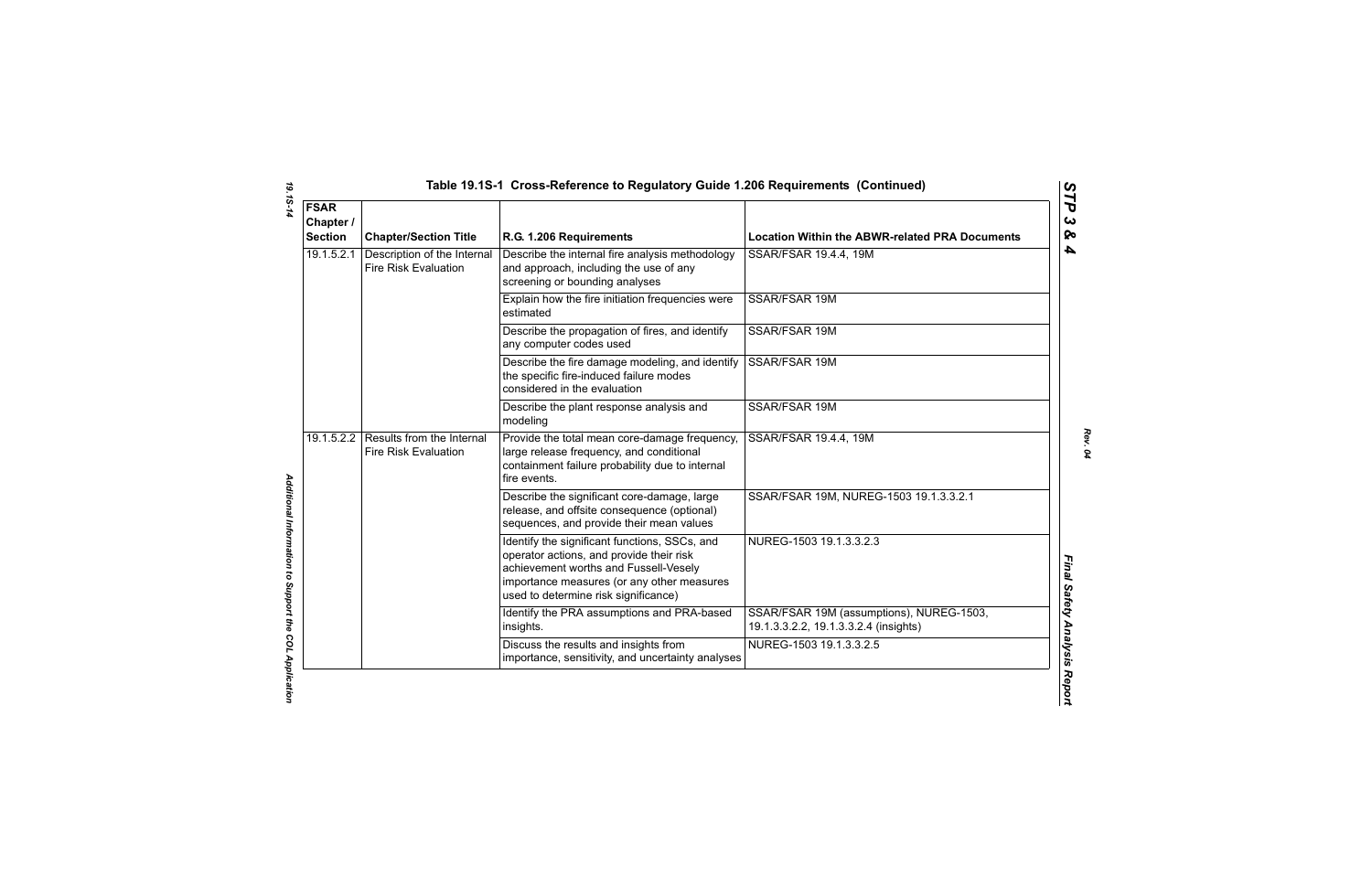| <b>FSAR</b><br>Chapter /<br><b>Section</b> | <b>Chapter/Section Title</b>                                           | R.G. 1.206 Requirements                                                             | <b>Location Within the ABWR-related PRA Documents</b> |
|--------------------------------------------|------------------------------------------------------------------------|-------------------------------------------------------------------------------------|-------------------------------------------------------|
| 19.1.5.3<br>to<br>19.1.5.N                 | <b>Other External Events</b><br>Risk Evaluations (as<br>needed)        |                                                                                     | FSAR 19R for external flood                           |
| 19.1.5.3<br>to<br>19.1.5.N                 | <b>Other External Events</b><br><b>Risk Evaluations (as</b><br>needed) |                                                                                     | SSAR/FSAR 19.4.2 for tornado strike analysis          |
| 19.1.6                                     | Safety Insights from the<br>PRA for Other Modes of                     | Describe the risk evaluation for other modes of<br>operation, including its results | See subsections below                                 |
|                                            | Operation                                                              | Organize the information as indicated in<br>Sections 19.1.6.1 and 19.1.6.2 below    | See subsections below                                 |
|                                            |                                                                        |                                                                                     |                                                       |
|                                            |                                                                        |                                                                                     |                                                       |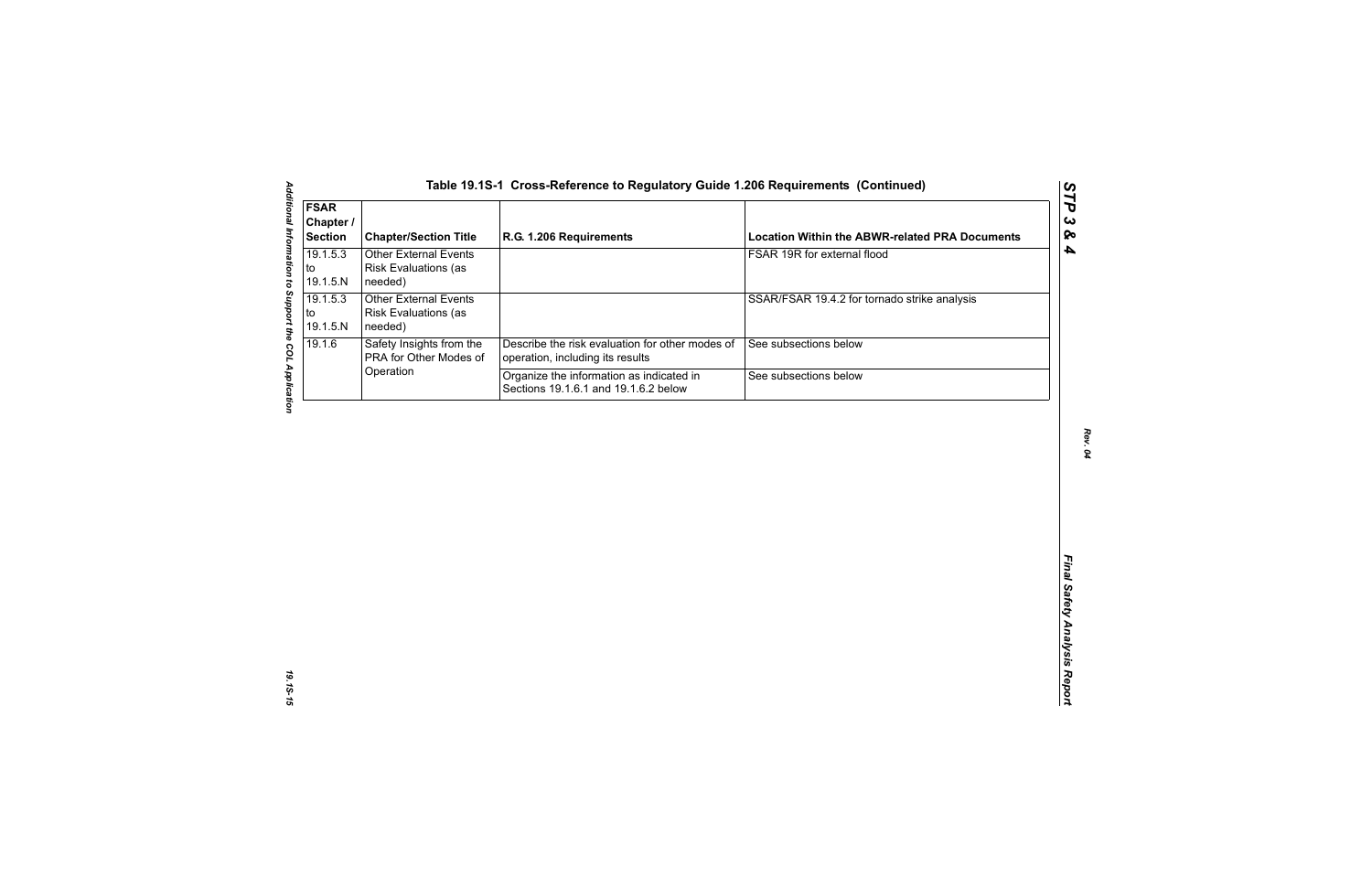| <b>FSAR</b><br>Chapter /<br><b>Section</b> | <b>Chapter/Section Title</b>                                           | R.G. 1.206 Requirements                                                                                                                                                                                                                                                                                                              | <b>Location Within the ABWR-related PRA Documents</b>                                                                                     |
|--------------------------------------------|------------------------------------------------------------------------|--------------------------------------------------------------------------------------------------------------------------------------------------------------------------------------------------------------------------------------------------------------------------------------------------------------------------------------|-------------------------------------------------------------------------------------------------------------------------------------------|
| 19.1.6.1                                   | Description of the Low-<br>Power and Shutdown<br><b>Operations PRA</b> | Identify and describe the other (non-full-power)<br>modes of operation addressed in the risk<br>evaluation                                                                                                                                                                                                                           | SSAR/FSAR 19.4.6                                                                                                                          |
|                                            |                                                                        | If the evaluation of some modes is incorporated<br>into (or bounded by) the evaluations of other<br>modes, describe the methods used to conduct<br>the grouping and bounding analyses                                                                                                                                                | SSAR/FSAR 19L (qualitative evaluation)                                                                                                    |
|                                            |                                                                        | Describe the methodology used to develop the<br>low-power and shutdown PRA models                                                                                                                                                                                                                                                    | SSAR/FSAR 19Q                                                                                                                             |
|                                            |                                                                        | List the initiating events (internal and external)<br>that are addressed in the PRA                                                                                                                                                                                                                                                  | SSAR/FSAR 19L, 19Q (Note: initiating events are reviewed<br>and qualitatively evaluated. Only loss of DHR is<br>quantitatively evaluated) |
|                                            |                                                                        | List the success criteria used to delineate<br>accident sequences, discuss how they were<br>determined, and identify any T-H codes used                                                                                                                                                                                              | SSAR/FSAR 19Q (for loss of DHR)                                                                                                           |
|                                            |                                                                        | Summarize the accident sequences modeled in<br>the PRA.                                                                                                                                                                                                                                                                              | SSAR/FSAR 19Q (for loss of DHR)                                                                                                           |
|                                            |                                                                        | List the plant systems and associated functions<br>that are included in the PRA model                                                                                                                                                                                                                                                | SSAR/FSAR 19Q (for loss of DHR)                                                                                                           |
|                                            |                                                                        | Identify the source of all numerical data<br>(initiating event frequencies, component failure<br>rates, equipment unavailabilities due to test or<br>maintenance, human error probabilities,<br>common-cause failure parameters, etc.),<br>especially for numerical data that is based on<br>expert judgement or expert elicitation. | SSAR/FSAR 19Q (for loss of DHR)                                                                                                           |
|                                            |                                                                        | Identify the PRA software platform used to<br>construct the model                                                                                                                                                                                                                                                                    | <b>SSAR 19D.2.3</b>                                                                                                                       |
|                                            |                                                                        | State the truncation frequency used to solve the SSAR/FSAR 19D.10<br>PRA model                                                                                                                                                                                                                                                       |                                                                                                                                           |

*19.1S-16 Additional Information to Support the COL Application*  Additional Information to Support the COL Application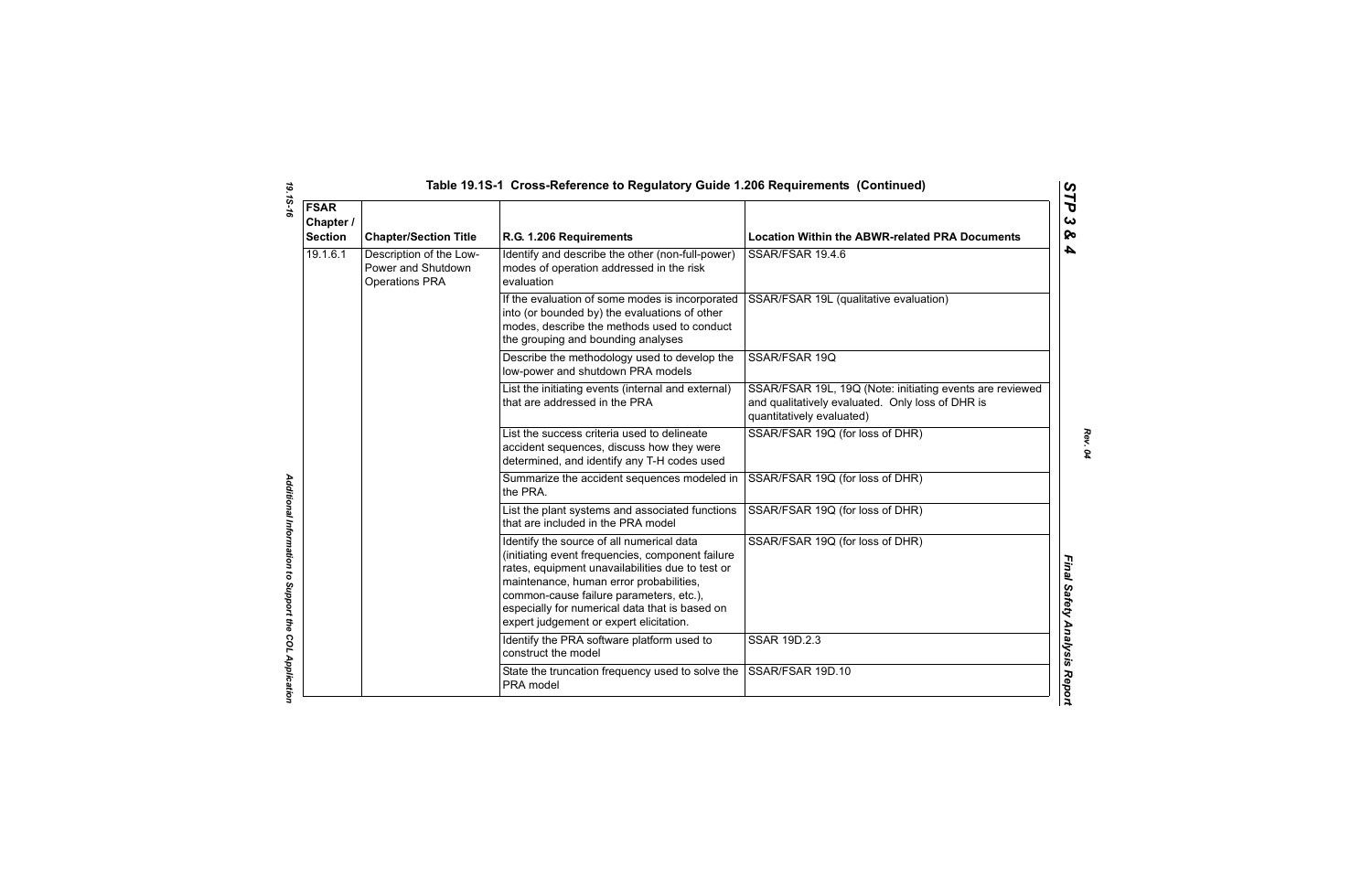| <b>FSAR</b><br>Chapter /<br><b>Section</b> | <b>Chapter/Section Title</b>                            | R.G. 1.206 Requirements                                                                                                                                                                                                                                      | <b>Location Within the ABWR-related PRA Documents</b>                    |
|--------------------------------------------|---------------------------------------------------------|--------------------------------------------------------------------------------------------------------------------------------------------------------------------------------------------------------------------------------------------------------------|--------------------------------------------------------------------------|
| 19.1.6.2                                   | Results from the Low-                                   | Provide the total mean core-damage frequency                                                                                                                                                                                                                 | SSAR/FSAR 19Q (for loss of DHR)                                          |
|                                            | Power and Shutdown<br><b>Operations PRA</b>             | For each plant operating state, describe the<br>significant core-damage, large release, and<br>offsite consequence (optional) sequences, and<br>provide their mean values                                                                                    | N/A, see NUREG-1503 19.1.3.4.1                                           |
|                                            |                                                         | For each plant operating state, identify the<br>significant initiating events, including both<br>internal and external events, and provide their<br>percent contributions to the total core-damage<br>frequency and the large release frequency              | N/A, see NUREG-1503 19.1.3.4.1                                           |
|                                            |                                                         | For each plant operating state, identify the<br>significant functions, SSCs, and operator<br>actions, and provide their risk achievement<br>worths and Fussell-Vesely importance<br>measures (or any other measures used to<br>determine risk significance). | SSAR/FSAR 19.12, 19K, 19.8, 19D.7.4.5, 19D.7.7,<br>NUREG-1503 19.1.3.4.4 |
|                                            |                                                         | Identify the PRA assumptions and PRA-based<br>insights                                                                                                                                                                                                       | SSAR/FSAR 19Q                                                            |
|                                            |                                                         | Discuss the results and insights from<br>importance, sensitivity, and uncertainty analyses                                                                                                                                                                   | NUREG-1503 19.1.3.4.7                                                    |
| 19.1.7                                     | PRA-Related Input to<br>Other Programs and<br>Processes | Describe the specific PRA-related inputs<br>provided to the programs identified in Section<br>19.1.1                                                                                                                                                         | SSAR/FSAR 19K                                                            |
|                                            |                                                         | Provide cross-references to the specific<br>sections that describe and evaluate each of<br>these programs.                                                                                                                                                   | SSAR/FSAR 19.8 Table 19.8-1 to 19.8-7                                    |

*Additional Information to Support the COL Application 19.1S-17*

Additional Information to Support the COL Application

*Rev. 04*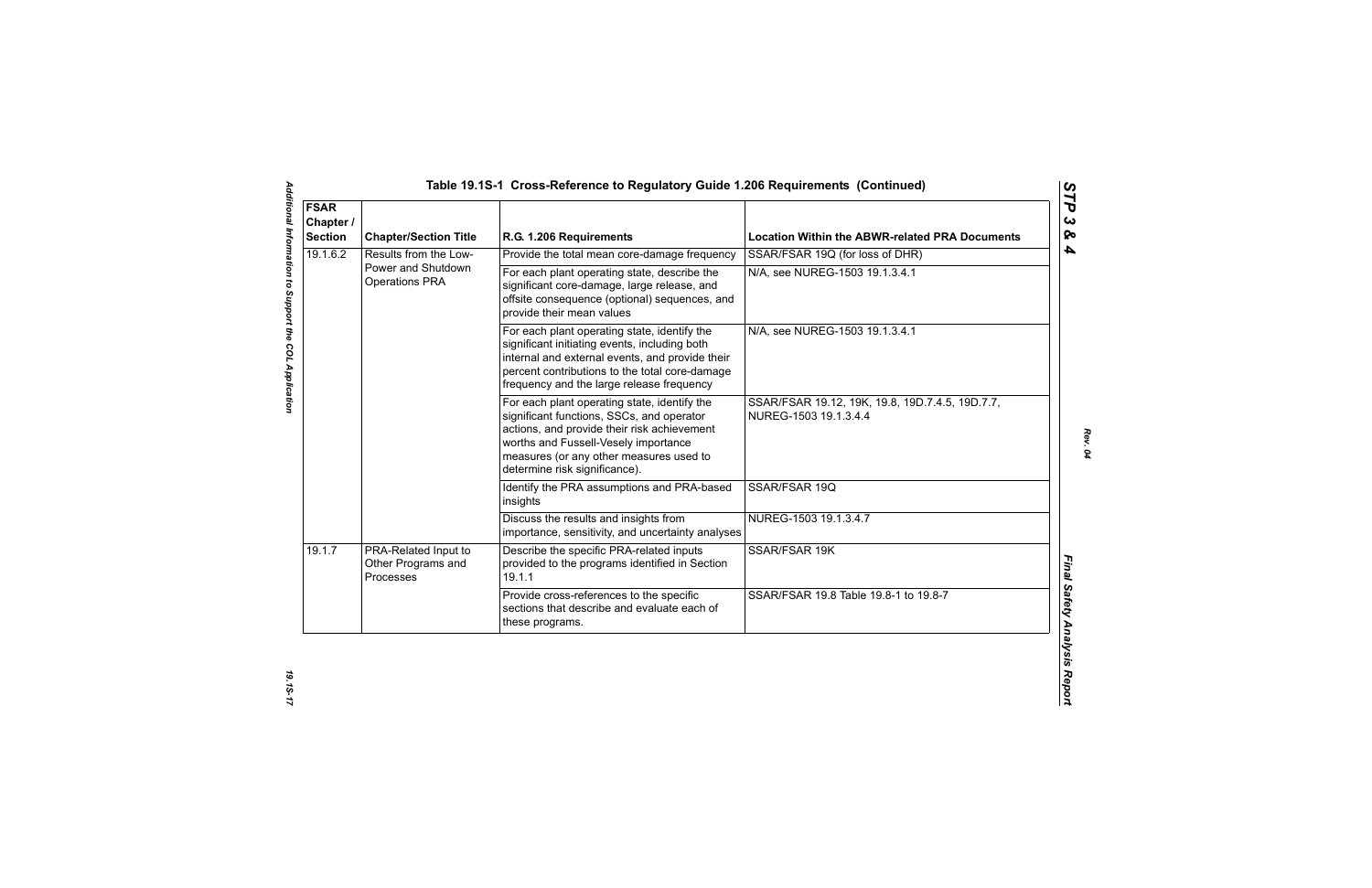| <b>FSAR</b><br>Chapter /<br><b>Section</b> | <b>Chapter/Section Title</b>                                                        | R.G. 1.206 Requirements                                                                                                                                                                                       | <b>Location Within the ABWR-related PRA Documents</b>                                       |
|--------------------------------------------|-------------------------------------------------------------------------------------|---------------------------------------------------------------------------------------------------------------------------------------------------------------------------------------------------------------|---------------------------------------------------------------------------------------------|
| 19.1.7.1                                   | PRA Input to Design<br>Programs and Processes                                       | Discuss PRA-based insights identified during<br>the design development that ensure the<br>assumptions made in the PRA will remain valid<br>for the as-to-be-built, as-to-be-operated plant                    | SSAR/FSAR 19.8, 19.11                                                                       |
|                                            |                                                                                     | Include assumptions regarding SSC and<br>operator performance and reliability, ITAACs,<br>interface requirements; COL action items; plant<br>features, design and operational programs, and<br>other factors. | SSAR/FSAR 19.7, 19.11, Table 19.8-1 to 19.8-7                                               |
| 19.1.7.2                                   | PRA Input to the<br>Maintenance Rule<br>Implementation                              | No specific requirements noted                                                                                                                                                                                | <b>FSAR 17.6</b>                                                                            |
| 19.1.7.3                                   | PRA Input to the Reactor<br><b>Oversight Process</b>                                | No specific requirements noted                                                                                                                                                                                | Refer to the other programs                                                                 |
| 19.1.7.4                                   | PRA Input to the<br><b>Reliability Assurance</b><br>Program                         | No specific requirements noted                                                                                                                                                                                | SSAR/FSAR 17.4 and 19K                                                                      |
| 19.1.7.5                                   | PRA Input to the<br>Regulatory Treatment of<br>Nonsafety-Related<br>Systems Program | No specific requirements noted                                                                                                                                                                                | N/A; RTNSS is only applicable to passive plants and<br>therefore does not apply to the ABWR |
| 19.1.7.N                                   | PRA Input to [Other<br>Program or Process]                                          | No specific requirements noted                                                                                                                                                                                | None                                                                                        |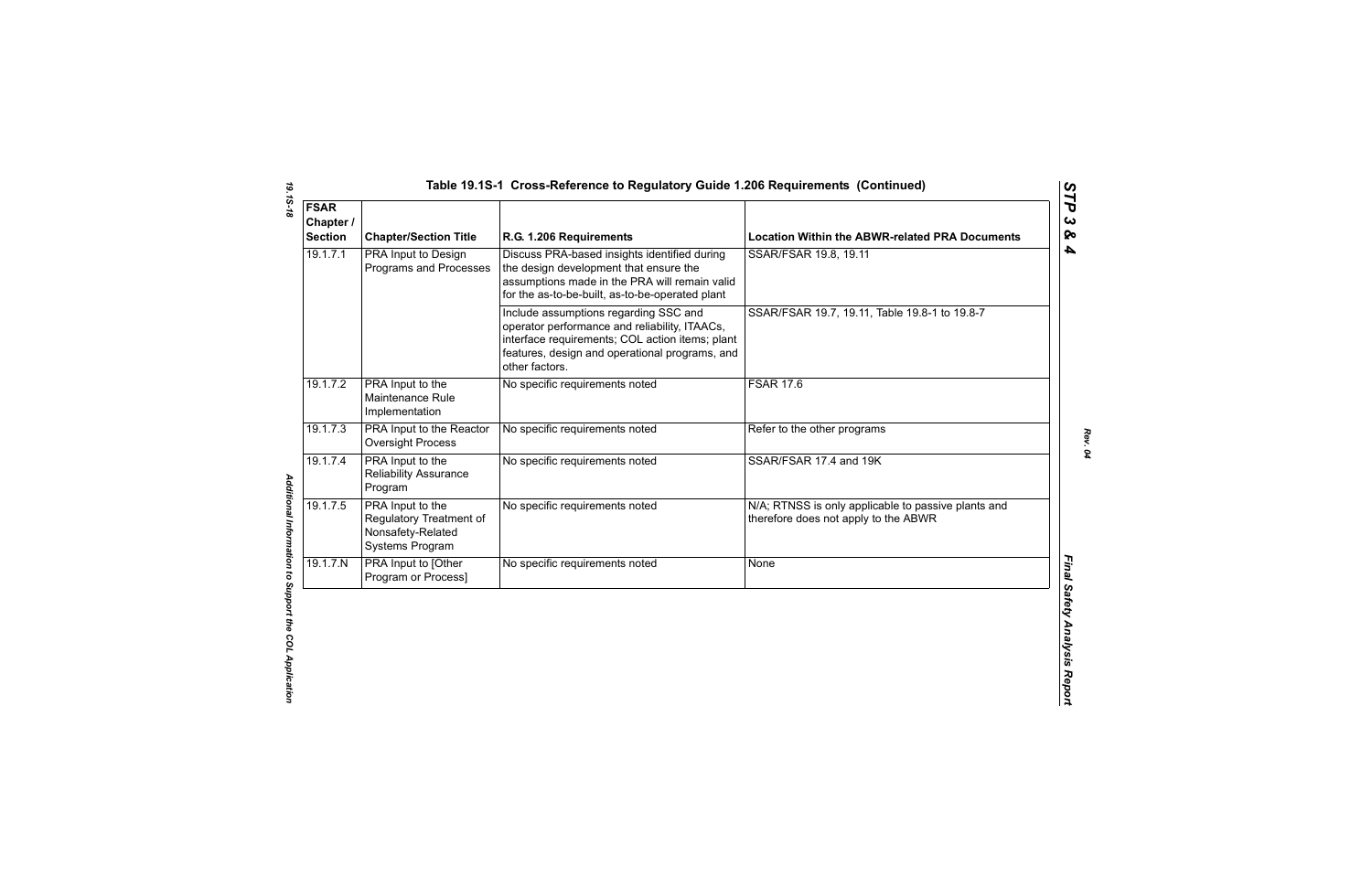| <b>FSAR</b><br>Chapter /<br><b>Section</b> | <b>Chapter/Section Title</b>    | R.G. 1.206 Requirements                                                                   | <b>Location Within the ABWR-related PRA Documents</b>                                                                                                                                                                                                                                                                                                                                                                                                                                       |
|--------------------------------------------|---------------------------------|-------------------------------------------------------------------------------------------|---------------------------------------------------------------------------------------------------------------------------------------------------------------------------------------------------------------------------------------------------------------------------------------------------------------------------------------------------------------------------------------------------------------------------------------------------------------------------------------------|
| 19.1.8                                     | <b>Conclusions and Findings</b> | Provide a conclusion that the PRA has been<br>used as discussed in Section C.I.19.2       | The level of detail and approaches used were consistent<br>with the guidance contained in C.I.19.2 of RG 1.206 with the<br>exception of passive plant specific issue of the regulatory<br>treatment of nonsafety systems (which is not applicable to<br>the ABWR), and the actual section updates for site specific<br>information contained in the STP COLA, the major goals<br>listed are addressed as indicated in FSAR sections 19.8,<br>19D.7, 19.6.2, 19.6.8 19.8, 19.7, 19.4S, 19.11 |
|                                            |                                 | Provide a conclusion that the results of the PRA<br>support the decision to issue the COL | The design PRA was updated with site-specific and refined<br>system, structure and component design information to<br>support issuance of the STP COLA.                                                                                                                                                                                                                                                                                                                                     |
|                                            |                                 |                                                                                           |                                                                                                                                                                                                                                                                                                                                                                                                                                                                                             |
|                                            |                                 |                                                                                           |                                                                                                                                                                                                                                                                                                                                                                                                                                                                                             |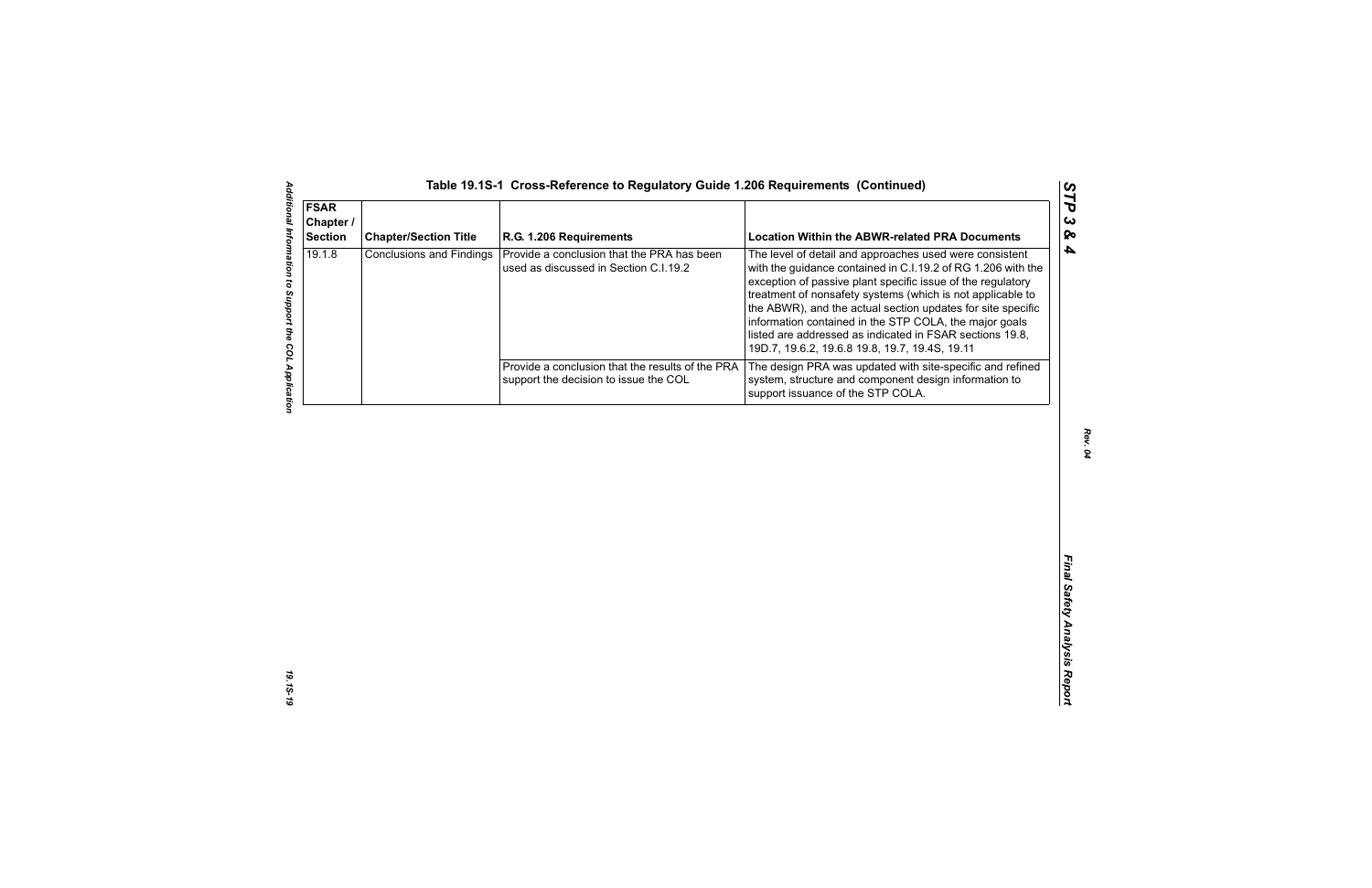| <b>FSAR</b><br>Chapter /<br><b>Section</b> | <b>Chapter/Section Title</b>  | R.G. 1.206 Requirements                                                                                                                                                                                                                                                                                                                                                                                                                                                                                                                                                                                                                                                                                                                                        | <b>Location Within the ABWR-related PRA Documents</b> |
|--------------------------------------------|-------------------------------|----------------------------------------------------------------------------------------------------------------------------------------------------------------------------------------------------------------------------------------------------------------------------------------------------------------------------------------------------------------------------------------------------------------------------------------------------------------------------------------------------------------------------------------------------------------------------------------------------------------------------------------------------------------------------------------------------------------------------------------------------------------|-------------------------------------------------------|
| 19.2                                       | Severe Accident<br>Evaluation | Describe the design features to prevent and<br>mitigate severe accidents, in accordance with<br>the requirements in 10 CFR 52.47(23) or 10<br>CFR 52.79(a)(38), for a DC or a COL<br>application, respectively. These features should<br>specifically address the issues identified in<br>SECY-90-016 and SECY-93-087, which the<br>Commission approved in related SRMs dated<br>June 26, 1990, and July 21, 1993, respectively,<br>for prevention (e.g., ATWS, mid-loop operation,<br>SBO, fire protection, and intersystem LOCA)<br>and mitigation (e.g., hydrogen generation and<br>control, core debris coolability, high-pressure<br>core melt ejection, containment performance,<br>dedicated containment vent penetration,<br>equipment survivability). | SSAR/FSAR 19.7.3, 19.8, 19.8.1.3, 19E.2               |
|                                            |                               | In addition, the design should satisfy the<br>requirements of 10 CFR 52.47(8) or 10 CFR<br>52.79(a)(17), for a DC or a COL application,<br>respectively. In particular, both regulations<br>invoke 10 CFR 50.34(f)(1)(i) to specify that a<br>design-specific or plant-specific PRA should be<br>performed to seek improvements in core heat<br>removal system reliability and containment heat<br>removal system reliability that are significant<br>and practical and do not excessively impact the<br>plant                                                                                                                                                                                                                                                 | SSAR/FSAR 19.3, 19.7, 19.13.2, 19E.2 SSAR 19D.5.2     |
| 19.2.1                                     | Introduction                  | Provide a description of the severe accident<br>evaluation                                                                                                                                                                                                                                                                                                                                                                                                                                                                                                                                                                                                                                                                                                     | SSAR/FSAR 19.2                                        |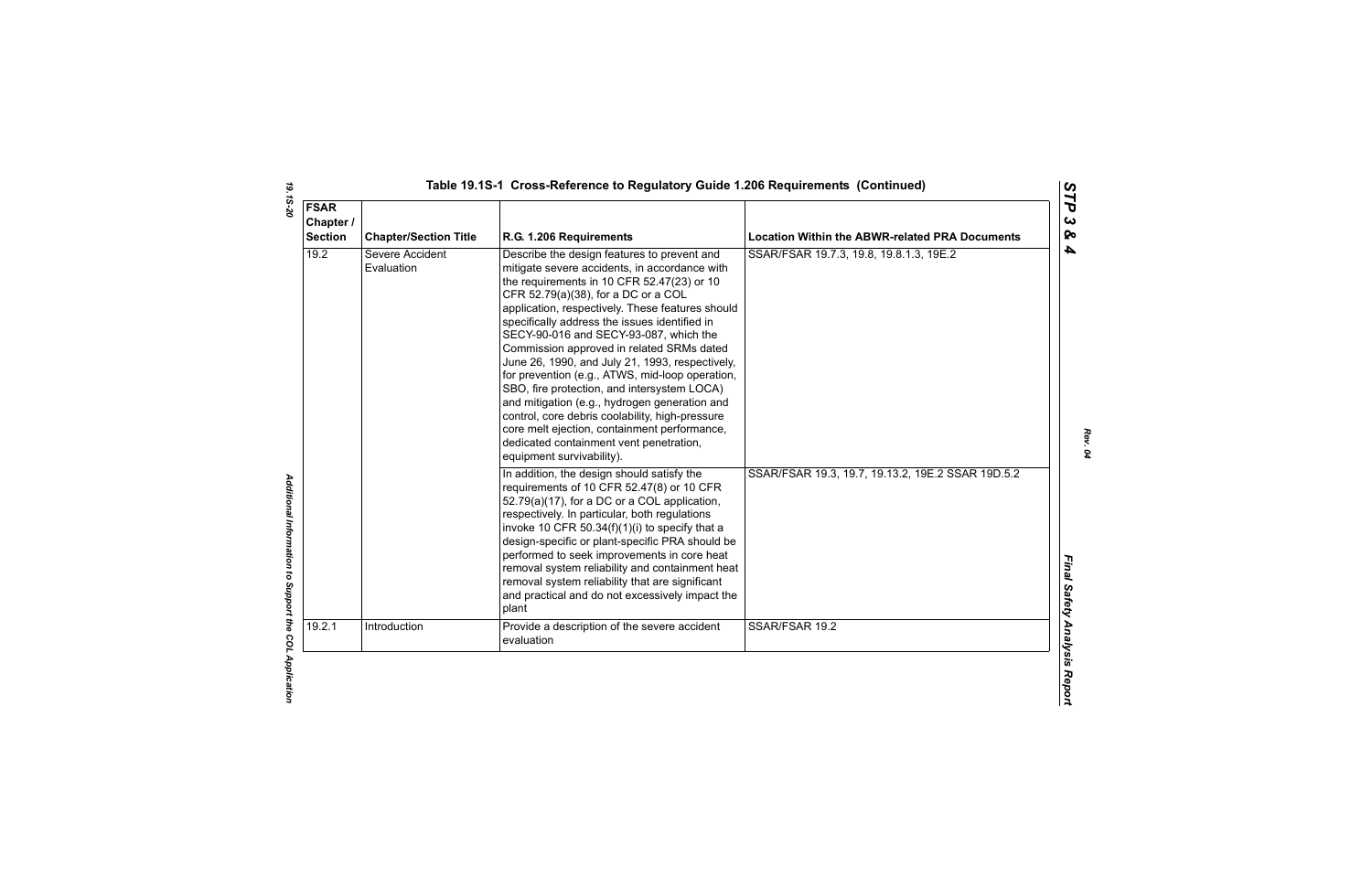| <b>FSAR</b><br>Chapter /<br><b>Section</b> | <b>Chapter/Section Title</b>                 | R.G. 1.206 Requirements                                                                                                                                                                                                                                                                                                                                                           | <b>Location Within the ABWR-related PRA Documents</b>              |
|--------------------------------------------|----------------------------------------------|-----------------------------------------------------------------------------------------------------------------------------------------------------------------------------------------------------------------------------------------------------------------------------------------------------------------------------------------------------------------------------------|--------------------------------------------------------------------|
| 19.2.2                                     | Severe Accident<br>Prevention                | Provide a deterministic evaluation to show how<br>the plant's severe accident preventive features<br>would cope with the following events:<br><b>ATWS</b><br><b>Mid-Loop Operations</b><br><b>SBO</b><br>$\blacksquare$<br><b>Fire Protection</b><br>Intersystem LOCA<br>Describe other Severe Accident<br><b>Preventive Features</b>                                             | SSAR/FSAR 19.7.3, 19.6, 19.8, 19E.2.1.2.2, 19E.2, 19M,<br>19K      |
| 19.2.3                                     | Severe Accident<br>Mitigation                | Provide an Overview of the Containment Design SSAR/FSAR 19F                                                                                                                                                                                                                                                                                                                       |                                                                    |
|                                            |                                              | Describe Severe Accident Progression, both In-<br>and Ex-Vessel                                                                                                                                                                                                                                                                                                                   | SSAR/FSAR 19E.2.1.2.3.1.2, 19E.2.1.2.3.1.3                         |
|                                            |                                              | Describe Severe Accident Mitigation Features<br>for External Reactor Vessel Cooling, Hydrogen<br>Generation and Control, Core Debris Coolability,<br>High-Pressure Melt Ejection, Fuel-Coolant<br>Interactions, Containment Bypass (including<br>Steam Generator Tube Rupture and Intersystem<br>LOCA), Equipment Survivability, and Other<br>Severe Accident Mitigation Features | SSAR/FSAR 19.7.5, 19E.2.1.2.3.2.2 to 19E.2.1.2.3.4,<br>19E.2.1.2.3 |
| 19.2.4                                     | <b>Containment Performance</b><br>Capability | Address the containment performance goals<br>identified in SECY-93-087 and SECY-90-016, as<br>approved by the associated SRMs.                                                                                                                                                                                                                                                    | SSAR/FSAR 19.8                                                     |

*Rev. 04*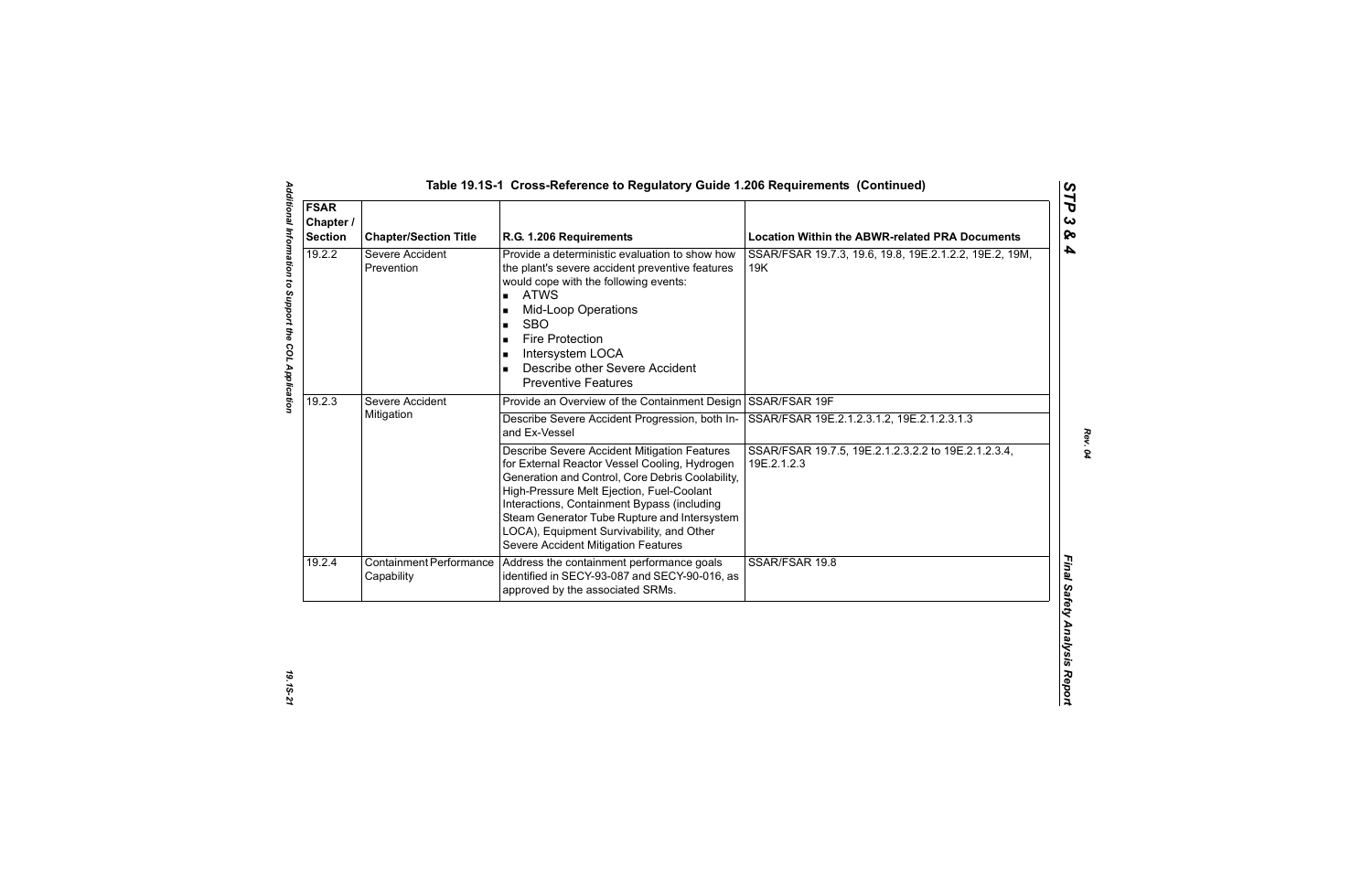| <b>FSAR</b><br>Chapter /<br><b>Section</b> | <b>Chapter/Section Title</b>                                                      | R.G. 1.206 Requirements                                                                                                                                                                                                                                                                                                                                   | <b>Location Within the ABWR-related PRA Documents</b> |
|--------------------------------------------|-----------------------------------------------------------------------------------|-----------------------------------------------------------------------------------------------------------------------------------------------------------------------------------------------------------------------------------------------------------------------------------------------------------------------------------------------------------|-------------------------------------------------------|
| 19.2.5                                     | <b>Accident Management</b>                                                        | Describe those actions taken during the course<br>of an accident by the plant operating and<br>technical staff to (1) prevent core damage, (2)<br>terminate the progress of core damage if it<br>begins and retain the core within the reactor<br>vessel, (3) maintain containment integrity as<br>long as possible, and (4) minimize offsite<br>releases | SSAR 19D.7, 19E.2                                     |
| 19.2.6                                     | <b>Consideration of Potential</b><br>Design Improvements<br>Under 10 CFR 50.34(f) | Describe how the requirement of 10 CFR<br>50.34(f)(1)(l) has been met                                                                                                                                                                                                                                                                                     | SSAR 19.7, 19P                                        |
| 19.2.6.1                                   | Introduction                                                                      | No specific requirements noted                                                                                                                                                                                                                                                                                                                            | SSAR/FSAR 19A.2.1,                                    |
| 19.2.6.2                                   | <b>Estimate of Risk for</b><br>Design                                             | No specific requirements noted                                                                                                                                                                                                                                                                                                                            | FSAR 19A.2.1                                          |
| 19.2.6.3                                   | <b>Identification of Potential</b><br>Design Improvements                         | No specific requirements noted                                                                                                                                                                                                                                                                                                                            | FSAR 19A.2.1                                          |
| 19.2.6.4                                   | <b>Risk Reduction Potential</b><br>of Design Improvements                         | No specific requirements noted                                                                                                                                                                                                                                                                                                                            | <b>FSAR 19A.2.1</b>                                   |
| 19.2.6.5                                   | Cost Impacts of Candidate<br>Design Improvements                                  | No specific requirements noted                                                                                                                                                                                                                                                                                                                            | FSAR 19A.2.1                                          |
| 19.2.6.6                                   | Cost-Benefit Comparison                                                           | No specific requirements noted                                                                                                                                                                                                                                                                                                                            | <b>FSAR 19A.2.1</b>                                   |
| 19.2.6.7                                   | Conclusions                                                                       | No specific requirements noted                                                                                                                                                                                                                                                                                                                            | <b>FSAR 19A.2.1</b>                                   |
| 19.3                                       | Open, Confirmatory, and<br><b>COL Action Items</b><br>Identified as Unresolved    | N/A                                                                                                                                                                                                                                                                                                                                                       |                                                       |
| 19.3.1                                     | Resolution of Open Items                                                          | No specific requirements noted                                                                                                                                                                                                                                                                                                                            | <b>FSAR 19.9</b>                                      |
| 19.3.2                                     | Resolution of<br>Confirmatory Items                                               | No specific requirements noted                                                                                                                                                                                                                                                                                                                            | <b>FSAR 19.9</b>                                      |

*19.1S-22 Additional Information to Support the COL Application* 

Additional Information to Support the COL Application